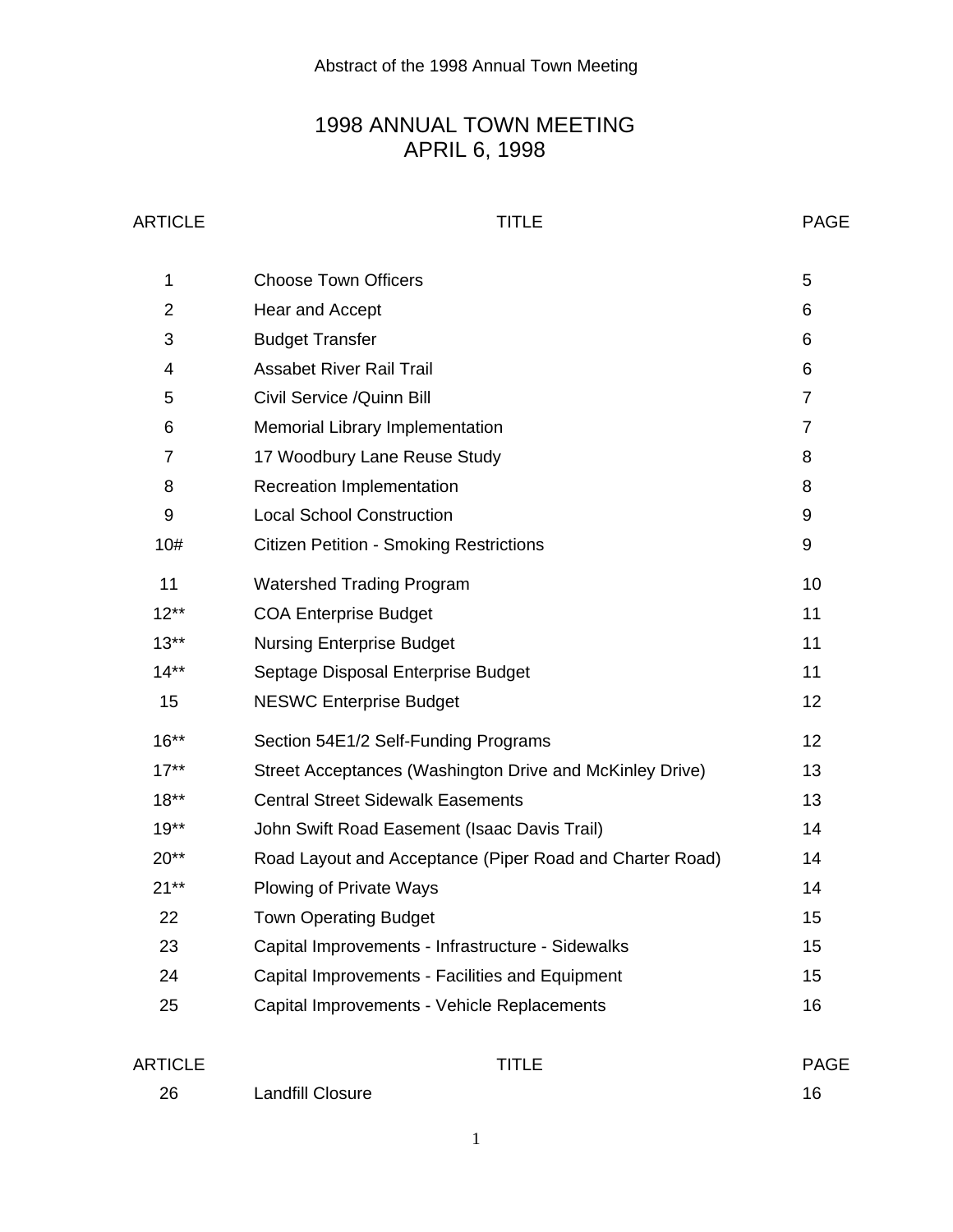# Abstract of the 1998 Annual Town Meeting

| 27     | Storage Building                                                                                                                       | 17 |
|--------|----------------------------------------------------------------------------------------------------------------------------------------|----|
| 28     | <b>Grand Opening of NARA</b>                                                                                                           | 17 |
| 29     | Town Board Support - Special Projects (Cultural Council)                                                                               | 17 |
| $30**$ | Chapter 90 Highway Reimbursement Program                                                                                               | 18 |
| $31**$ | <b>Emergency/Disaster Aid Appropriations</b>                                                                                           | 18 |
| 32     | Minuteman Regional School Assessment                                                                                                   | 18 |
| 33     | Amend Regional Schools Agreement                                                                                                       | 19 |
| 34     | Acton-Boxborough Regional School Assessment                                                                                            | 19 |
| $35**$ | Merriam School Offset Receipts Budget                                                                                                  | 19 |
| 36     | Acton Public Schools Budget                                                                                                            | 20 |
| 37     | Use of Funds to Reduce the Tax Rate - Free Cash                                                                                        | 20 |
| 38     | Zoning: Change of use Regulations in the General Industrial District                                                                   | 20 |
| $39**$ | Zoning: Corrections, Clarifications and Minor Modifications                                                                            | 21 |
| 40     | Zoning: Kelley's Corner District Amendments - Dimensional                                                                              | 23 |
|        | Regulation                                                                                                                             |    |
| 41     | Zoning: Kelley's Corner District Amendments - Street Reservations,<br>Urban Village Streets, and Transportation Infrastructure Funding | 25 |
| 42     | Zoning: Kelley's Corner District Amendments - Sidewalks and<br><b>Building Design</b>                                                  | 28 |
| 43     | Zoning: Kelley's Corner District Amendments - Vehicle Parking                                                                          | 30 |
| 44     | Zoning: Kelley's Corner District Amendments - Trip Generation and<br><b>Floor Area Limits</b>                                          | 32 |
| 45     | Zoning: Kelley's Corner District Amendments - Variable Density<br>Provisions                                                           | 33 |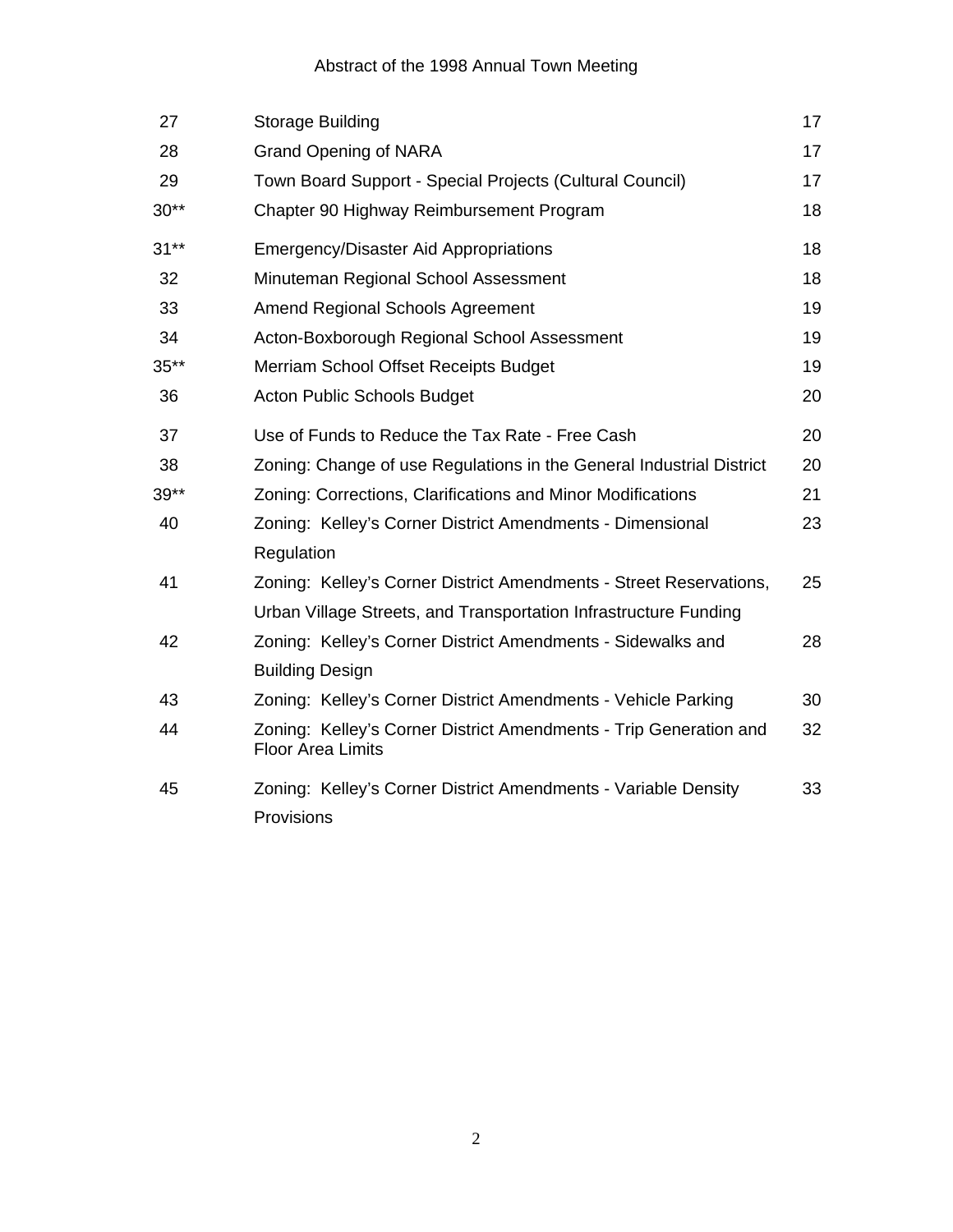#### ABSTRACT OF THE ANNUAL TOWN MEETING HELD APRIL 6, 1998 WITH ADJOURNED SESSIONS HELD APRIL 7, AND APRIL 8, 1998

## # OF REGISTERED VOTERS ATTENDING TOWN MEETING attendance Monday **April 6, 1998** 815 Tuesday **April 7, 1998 1998** 496 Wednesday **April 8, 1998** 417

The Moderator called the meeting to order on Monday, April 6, 1998 at 7:05 p.m. After welcoming the attendees to the Annual Town Meeting, Mr. MacKenzie introduced Rev. Ross Lilley of the West Acton Baptist Church. Rev. Lilley gave the invocation.

The Moderator then introduced F. Dore Hunter, Chairman of the Board of Selectmen. Mr. Hunter first thanked Bill Mullin for his six years of service on the Board of Selectmen and than introduced the other members of the Board of Selectmen, the Town Manager, Town Counsel, Town Clerk, Asst. Town Manager and the Town Accountant.

The Moderator then introduced Thomas Mackey, Chairman of the Finance Committee. Mr. Mackey introduced the members of the Finance Committee.

Mr. MacKenzie noted that there were only a few new residents attending town meeting so he dispensed with explaining the rules and regulations governing town meeting and explained that he would read the Consent Calendar on pages 22 and 23 of the warrant. He informed the members of Town Meeting that any articles read on the Consent Calendar could be "HELD" if two or more voters called for them to be "HELD" for discussion.

**MOTION: MR. HUNTER** moves that the Town take up the 13 articles in the Consent Calendar on Pages 22 and 23 of the Warrant.

The Moderator reads the individual articles, 12, 13, 14, 16, 17, 18, 19, 20, 21, 30, 31, 35, and 39, No article were "held".

# CONSENT CALENDAR

### ARTICLE MOTION

.

12\*\* Council on Aging Enterprise Budget: Move that the Town raise and appropriate \$50,017 for the purpose of operating the Town of Acton Senior and Handicapped Citizen Van service, and to raise such amount \$50,017 be transferred from the Council on Aging Enterprise Fund.

13\*\* Nursing Enterprise Fund - Move that the Town raise and appropriate \$537,706 for the purpose of operating the Public Health Nursing Service, and to raise such amount \$537,706 be transferred from the Nursing Enterprise Fund.

### CONSENT CALENDAR (continued)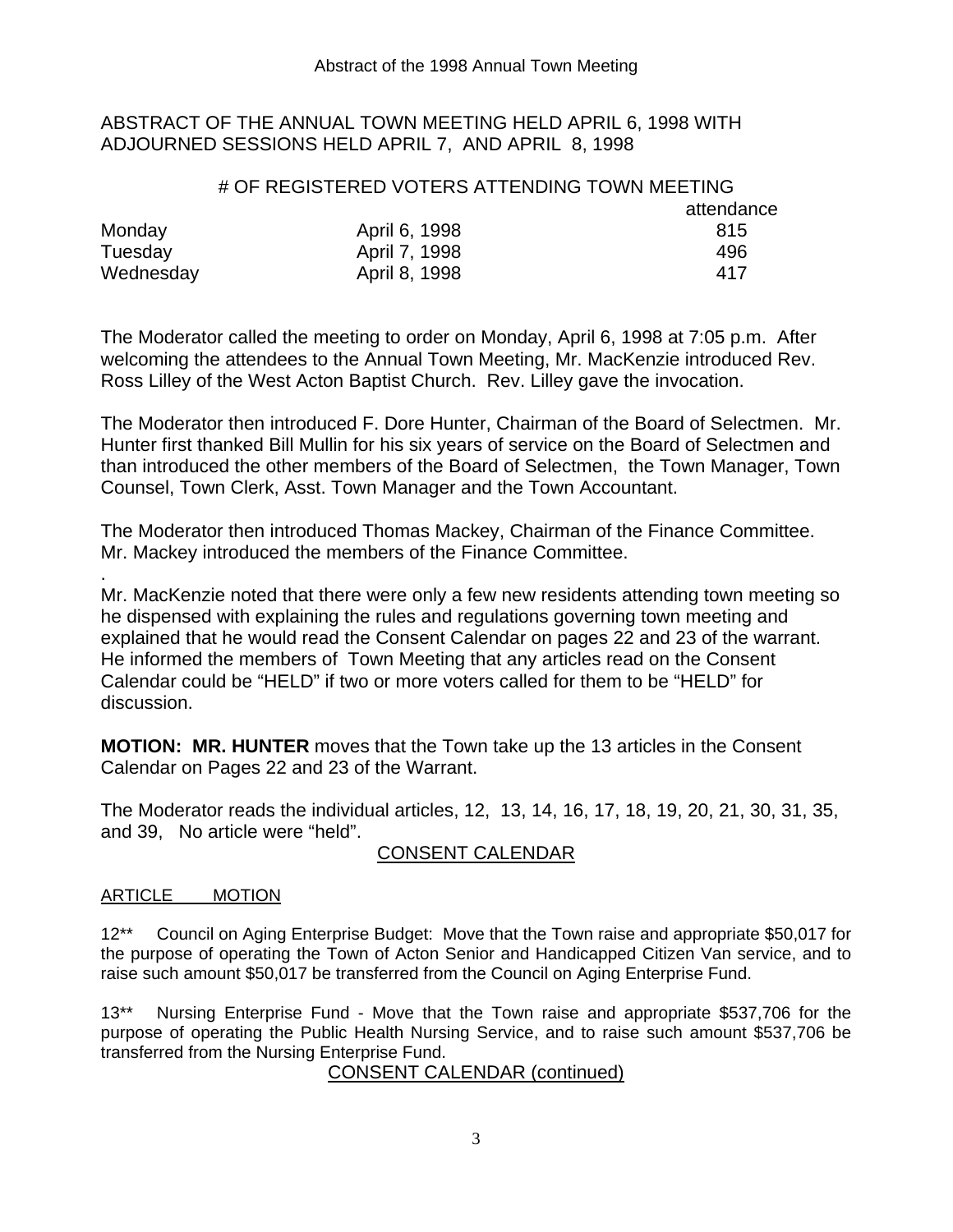14\*\* Septage Disposal Enterprise Budget: Move that the Town raise and appropriate \$203,800 for the purpose of septage disposal, and to raise such amount \$203,800 be transferred from the Septage Disposal Enterprise Fund.

16\*\* Section 53 1/2 Self-Funding Programs: Move that the revolving funds for the Local School System, Historic District Commission, Building Department, Sealer of Weights and Measures, Health Department, and Fire Department be continued for FY 1999 in the amounts and for the purposes set forth in the expense column of this article.

17\*\* Street Acceptances: Move that the Town accept as a public way the streets listed in the Article, as laid out by the Board of Selectmen according to the plans on file with the Town Clerk, and authorize the Board of Selectmen to take the fee or easements for drainage, utility, or other purposes where shown on said plan or described in the Order of Layout.

18\*\* Central Street Sidewalk Easements: Move in the words of the article.

19\*\* John Swift Road Easement (Isaac Davis Trail): Move in the words of the article.

20\*\* Road Layout and Acceptance (Piper Road and Charter Road): Move in the words of the article.

21\*\* Plowing of Private Ways: Move that the Town raise and appropriate \$10,000 to be expended by the Town Manager for plowing of private ways open to public use as designated by the Board of Selectmen.

30\*\* Chapter 90 Highway Reimbursement Program: Move the Selectmen are authorized to accept Highway funds from all sources and such funds are hereby appropriated for highway purposes.

31\*\* Emergency /Disaster Aid Appropriations: Move in the words of the article.

35\*\* Merriam School Offset Receipts Budget: Move that the Town raise and appropriate \$27,758 for the purpose of maintaining the Merriam School Building, and to raise such amount \$27,758 be transferred from the Merriam School Offset Receipts Budget.

39\*\* Corrections, Clarifications, and Minor Modifications: Move in the words of the Article.

Moderator asks that the Consent Calendar now be passed.

Motion carries unanimously

### **MONDAY, APRIL 6, 1998**

**ARTICLE 1 CHOOSE TOWN OFFICERS** (Majority Vote Required)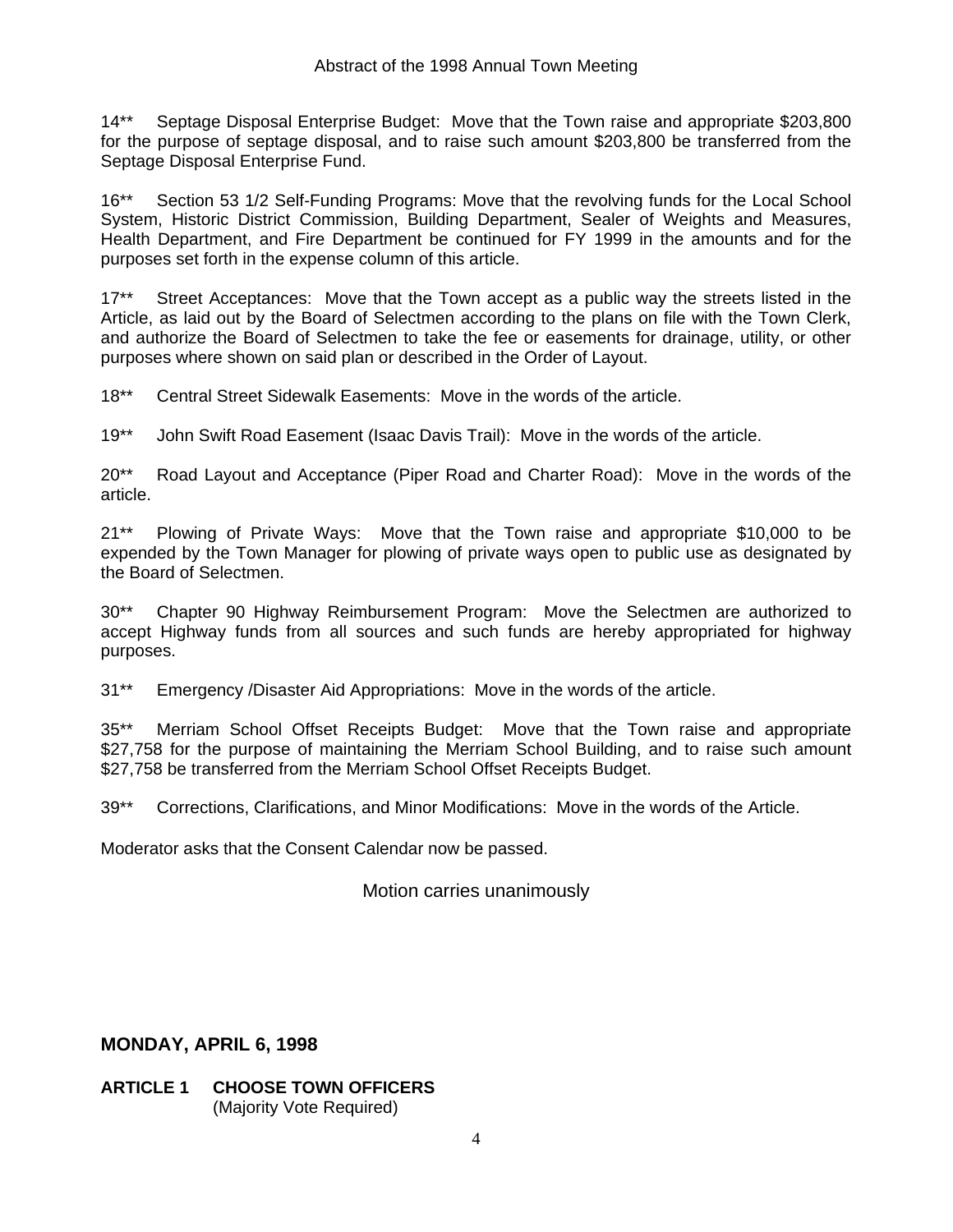To choose all necessary Town Officers and Committees and to fix the salaries and compensation of all the elective officers of the Town as follows:

| Moderator          |          | \$20.00 per Town Meeting session |
|--------------------|----------|----------------------------------|
| Board of Selectmen | Chairman | \$750.00 per year                |
|                    | Member   | \$650.00 per year                |

or take any other action relative thereto.

**MOTION: MR. HUNTER** moves that the Town fix the compensation for elected officers as shown in the warrant.

#### *MOTION CARRIES UNANIMOUSLY*

**MALCOLM S. MACGREGOR** nominates **FREDERICK A. HARRIS** as a Trustee of the West Acton Fireman's Relief Fund, term to expire in 2001.

#### *MOTION CARRIES UNANIMOUSLY*

**WILLIAM KLAUER** nominates **JOSEPH A. CONQUEST** as a Trustee of the Fireman's Relief Fund, term to expire 2001.

#### *MOTION CARRIES UNANIMOUSLY*

**FRANCES MORETTI** nominates **SHIRLEY U. TOWLE** as a Trustee of the Charlotte Goodnow Fund, term to expire 2001.

### *MOTION CARRIES UNANIMOUSLY*

**JOHN POWERS** nominates **CORNELIA O. HUBER** as a Trustee of the Elizabeth White Fund, term to expire 2001.

#### *MOTION CARRIES UNANIMOUSLY*

**CORNELIA O. HUBER** nominates **FRANCIS M. JOYNER, JR.** as a Trustee of the Elizabeth White Fund to fill the unexpired term of Edwin Miller, term to expire 2000.

### *MOTION CARRIES UNANIMOUSLY*

**ROBERT L. LOOMIS** nominates **VIRGINIA RHUDE** as a Trustee of the Citizen's Library Association of West Acton, term to expire in 2001.

#### *MOTION CARRIES UNANIMOUSLY*.

# **ARTICLE 2 HEAR AND ACCEPT REPORTS**

(Majority Vote Required)

 To see if the Town will accept reports and hear and act upon the report of any committee chosen at any previous Town Meeting that has not already reported, or take any other action relative thereto.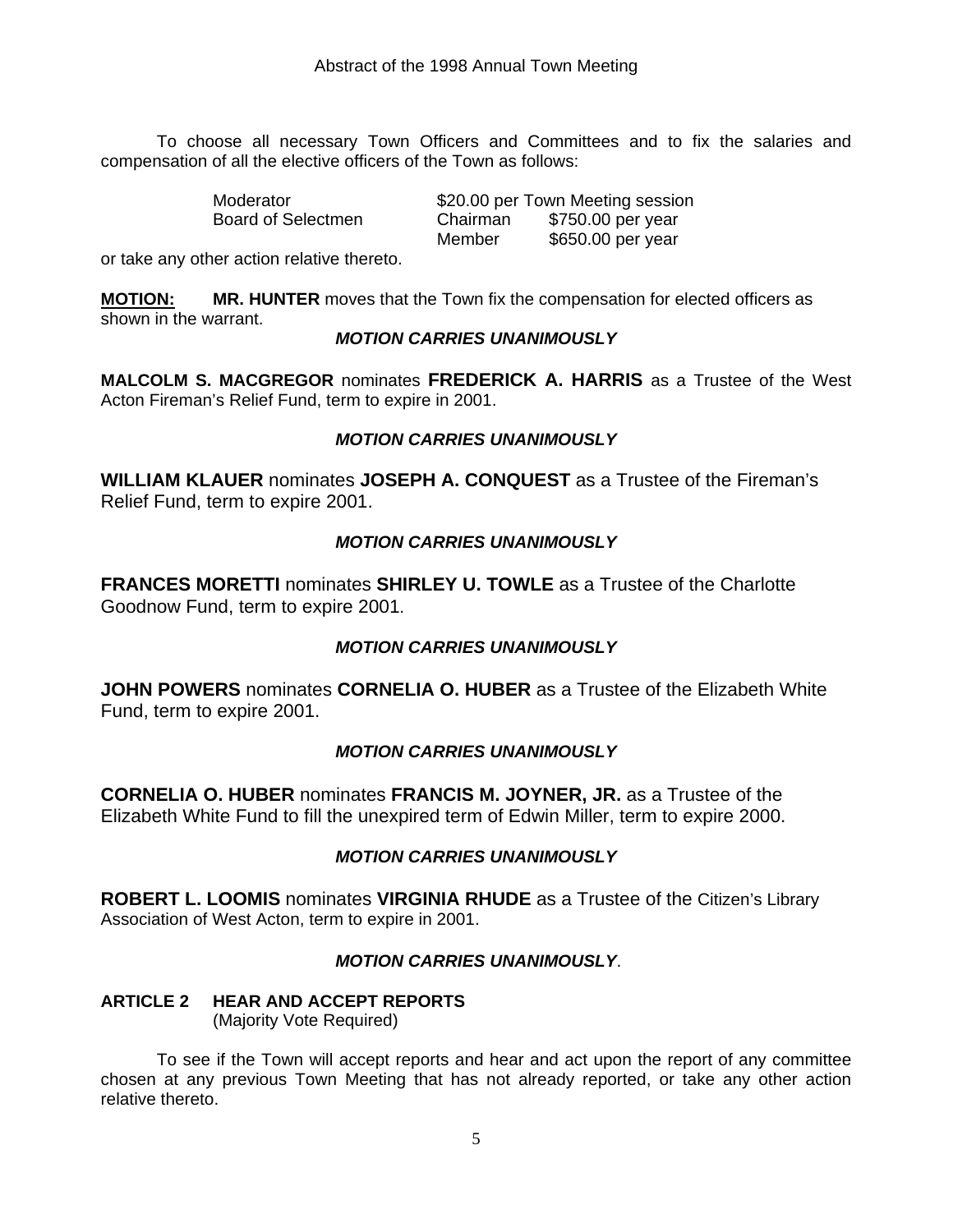**MOTION: MR. HUNTER** moves that the Town accept the reports of the various Town Officers and Boards as set forth in the 1997 Town Report and that the Moderator calls for any other reports.

#### *MOTION CARRIES UNANIMOUSLY*

#### **ARTICLE 3 BUDGET TRANSFER**

(Majority Vote Required)

 To see if the Town will raise and appropriate, or appropriate from available funds, an amount of money to be used in conjunction with funds appropriated under the current fiscal year's budgets to be used during the current fiscal year, or make any other adjustments to the current fiscal year budgets and appropriations that may be necessary, or take any other action relative thereto.

**MOTION: MR. FRIEDRICHS** moves that the Town appropriate \$30,000 to be expended by the Town Manager for the purpose of appraising, surveying and providing other in-kind services as may be required to secure a Federal or State Grant for the acquisition of land to establish a route for the Assabet River Rail Trail, and to raise such amount, \$30,000 be transferred from Free Cash.

#### *MOTION CARRIES*

#### **ARTICLE 4 ASSABET RIVER RAIL TRAIL (2/3 VOTE REQUIRED)**

 To see if the Town of Acton, for the purpose of establishing a route for the Assabet River Rail Trail, will vote to take by eminent domain, purchase in fee simple, accept as a gift, or acquire by lease, easement, license or otherwise certain parcels of land, or portions thereof, consisting of:

- the former or present railroad right of way that leads from the Maynard town line just west of Main Street to the intersection of Maple Street with Main Street in South Acton;
- a parcel of land at 20 Main Street;
- a parcel of land between the railroad right of way, Stow Street and Mill Pond; and
- a parcel of land between Maple Street and the MBTA commuter rail right of way in the vicinity of the South Acton train station;

 Said parcels are also shown in the 1997 Acton Town Atlas on map I-2 as the B & M Railroad and parcels 20, 21-3, 32, 33, 35, 83, and 84, and on map H-2A as B & M RR Marlboro Branch, and parcels 37, 42, 42-1 and 62; and further, to appropriate \$150,000 or any other sum of money, to be expended by the Town Manager for costs incurred for these land acquisitions, and to determine whether to raise this appropriation by borrowing or otherwise, and to authorize the Selectmen to apply for, accept, expend and borrow in anticipation of Federal and State aid; or take any other action relative thereto.

**MOTION: MR. FRIEDRICHS** moves that the Town appropriate \$150,000 to be expended by the Town Manager for the purpose of acquiring certain parcels of land, as set forth in the article, for establishing a route for the Assabet River Rail Trail, and that to raise such amount, the Town Manager is authorized to apply for, accept, expend and borrow in anticipation of any Federal and State Grants available for these purposes.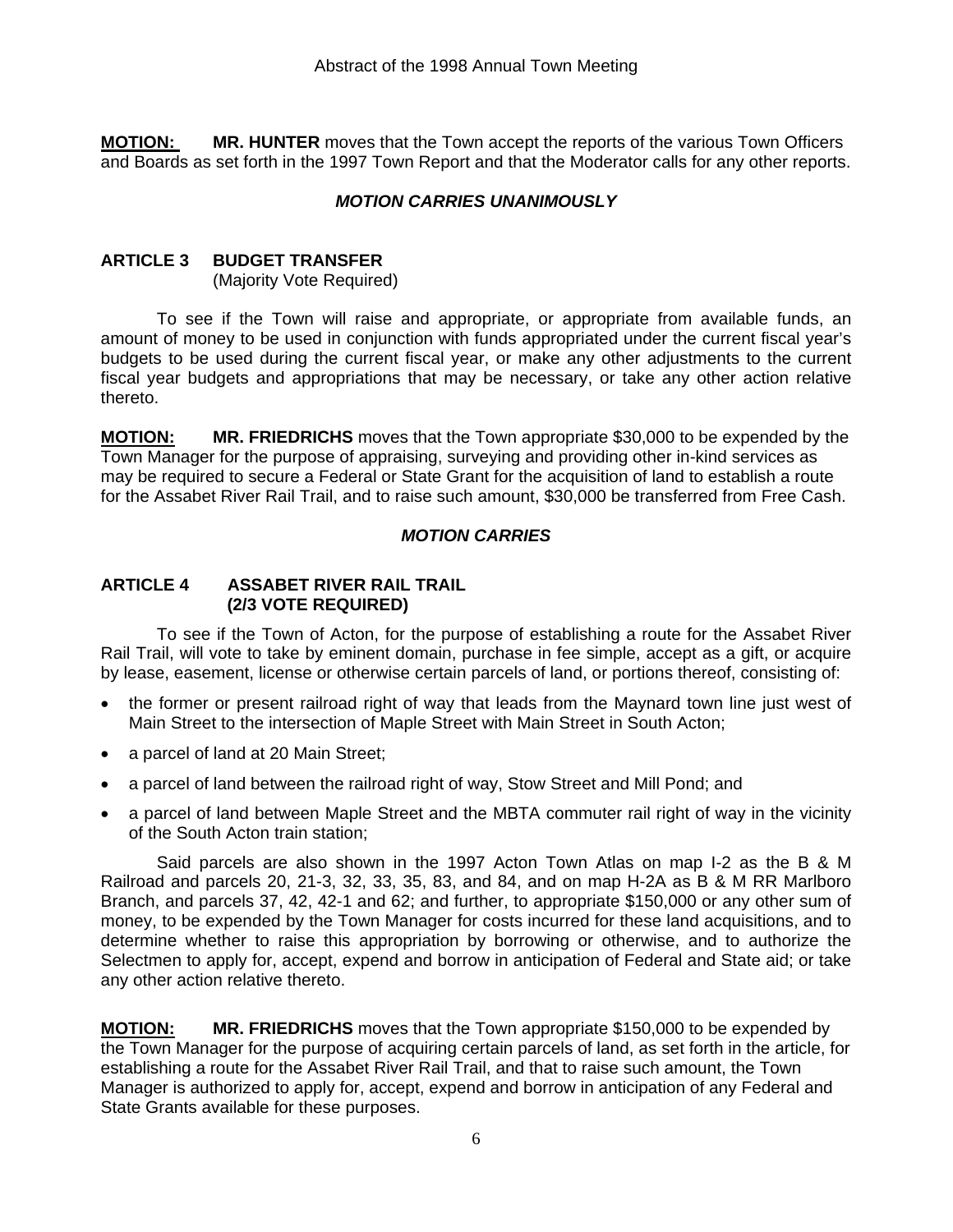**MOTION: Mr. Codyer** moves that the Town postpone discussion of this article indefinitely

#### *MOTION LOST*

#### *ORIGINAL MOTION CARRIES*

TOTAL VOTE 489 YES 335 NO 154

### **ARTICLE 5 CIVIL SERVICE/QUINN BILL**

(Majority Vote Required**)** 

 To see if the Town will vote to approve the Memorandum of Agreement between the Town and the International Brotherhood of Police Officers Local 334 signed February 6, 1998, which is on file in the office of the Town Clerk and which will require the Town to petition the General Court for an act to repeal Chapter 493 of the Acts of 1938, and to accept, contingent upon the passage of said act, Section 108L of Chapter 40 of the Massachusetts General Laws effective upon the date specified in the Memorandum of Agreement, or to take any other action relative thereto.

**MOTION: MR. HUNTER** moves that the terms of the Police Collective Bargaining Memorandum of Agreement, dated March 6, 1998, are approved, and that in order to satisfy the terms of the Agreement, the Selectmen are authorized to petition the General Court for an Act to repeal Chapter 493 of the Acts of 1938, and further that the Town accept Massachusetts General Laws, Chapter 41, Section 108L (The Quinn Bill) effective upon the enactment of legislation by the General Court to remove the position of Police Chief from the provisions of Civil Service.

#### *MOTION CARRIES*

# **ARTICLE 6 MEMORIAL LIBRARY IMPLEMENTATION**

(Majority Vote Required)

 To see if the Town will raise and appropriate, or appropriate from available funds, the sum of \$80,031, or any other sum, to be expended by the Town Manager for the additional operational costs of the first year's operation of the expanded Memorial Library, as listed below, or take any other action relative thereto:

| Total                                                  | \$80,031 |
|--------------------------------------------------------|----------|
| C. Additional building maintenance, including benefits | \$18,759 |
| B. Increased materials budget                          | 7,353    |
| A. Increased library staff, including benefits         | \$53,919 |

**MOTION: MR. HUNTER** moves that the Town raise and appropriate \$80,031.00 to be expended by the Town Manager for increased library staff, building maintenance and materials budget for the Memorial Library, as listed in the Article.

#### *MOTION CARRIES UNANIMOUSLY*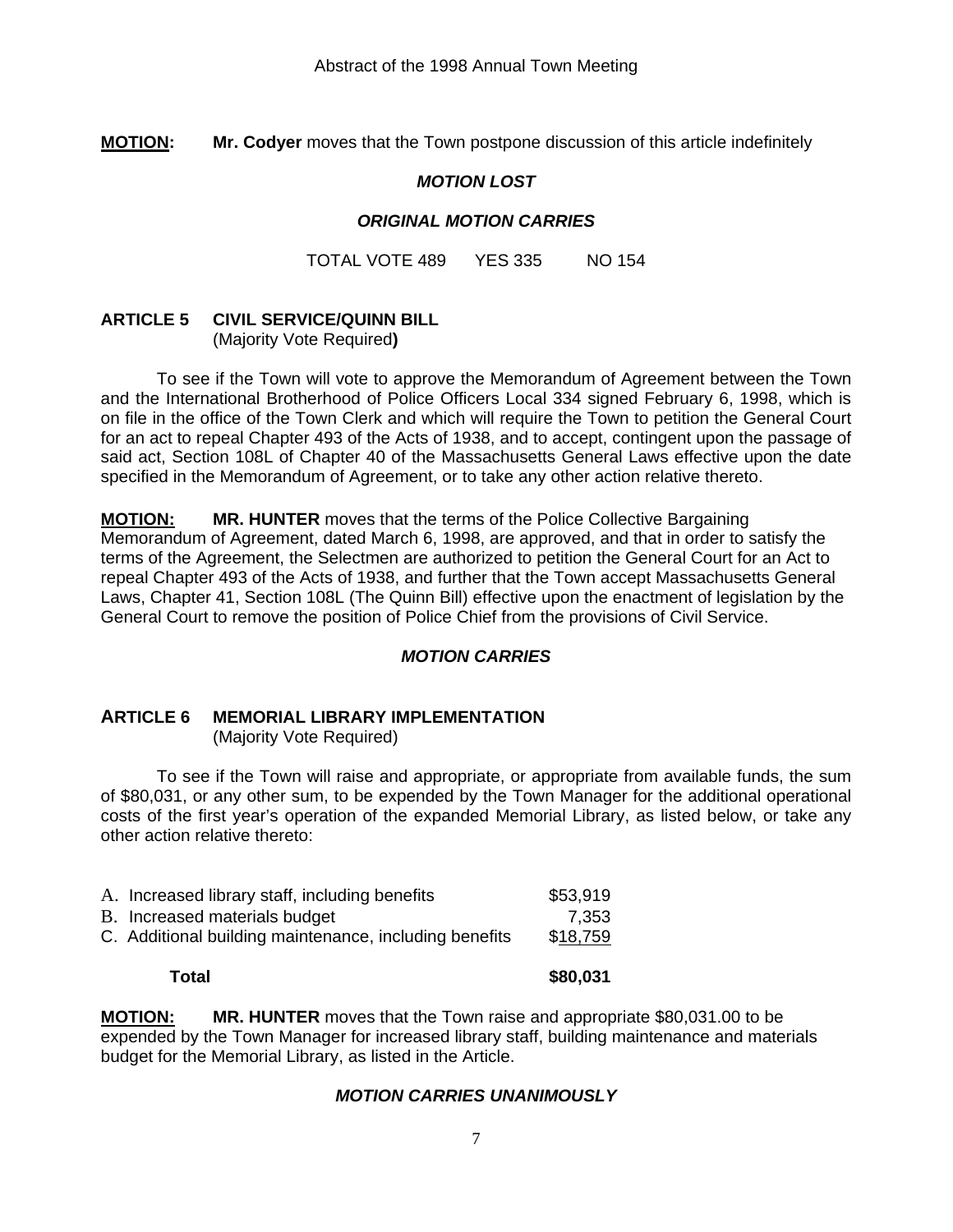#### **ARTICLE 7 CAPITAL IMPROVEMENTS- 17 WOODBURY LANE REUSE STUDY**  (Majority Vote Required)

 To see if the Town will raise and appropriate, or appropriate from available funds, the sum of \$20,000, or any other sum, to be expended by the Town Manager for a reuse study for 17 Woodbury Lane, or take any other action relative thereto.

**MOTION: MS TAVERNIER** moves that the Town raise and appropriate \$20,000.00 to be expended by the Town Manager for professional services for identification, evaluation and estimating implementation costs of reuse options for the town-owned structure at 17 Woodbury Lane.

## *MOTION CARRIES*

Mr. Mullin expressed his thanks to the town and wishes them continued good luck in the future.

### **ARTICLE 8 RECREATION IMPLEMENTATION**

(Majority Vote Required*)* 

 To see if the Town will raise and appropriate, or appropriate from available funds, the sum of \$224,699, or any other sum, to be expended by the Town Manager for personnel and equipment to initiate a recreation implementation program as outlined in the summary below, or take any other action relative thereto.

**MOTION: MR. MULLIN** moves that the Town raise and appropriate \$224,699.00 to be expended by the Town Manager for implementation of the Recreation Division within the Natural Resources and Cemetery Department and for professional design services for the Morrison Property.

**MOTION: MR. EVANS** moves to amend the sum of the motion by subtracting \$2240.00

### *AMENDMENT LOST*

### *ORIGINAL MOTION CARRIES*

**MOTION: MR. HUNTER** MOVES TO ADJOURN THIS SESSION OF TOWN MEETING AT 10:32PM UNTIL 7:00 ON APRIL 7, 1998

# *MOTION CARRIES*

# **TUESDAY APRIL 7, 1998**

THE MODERATOR CALLED THE MEETING TO ORDER AT 7:00PM.

# **ARTICLE 9 LOCAL SCHOOL CONSTRUCTION**

(2/3 Vote Required)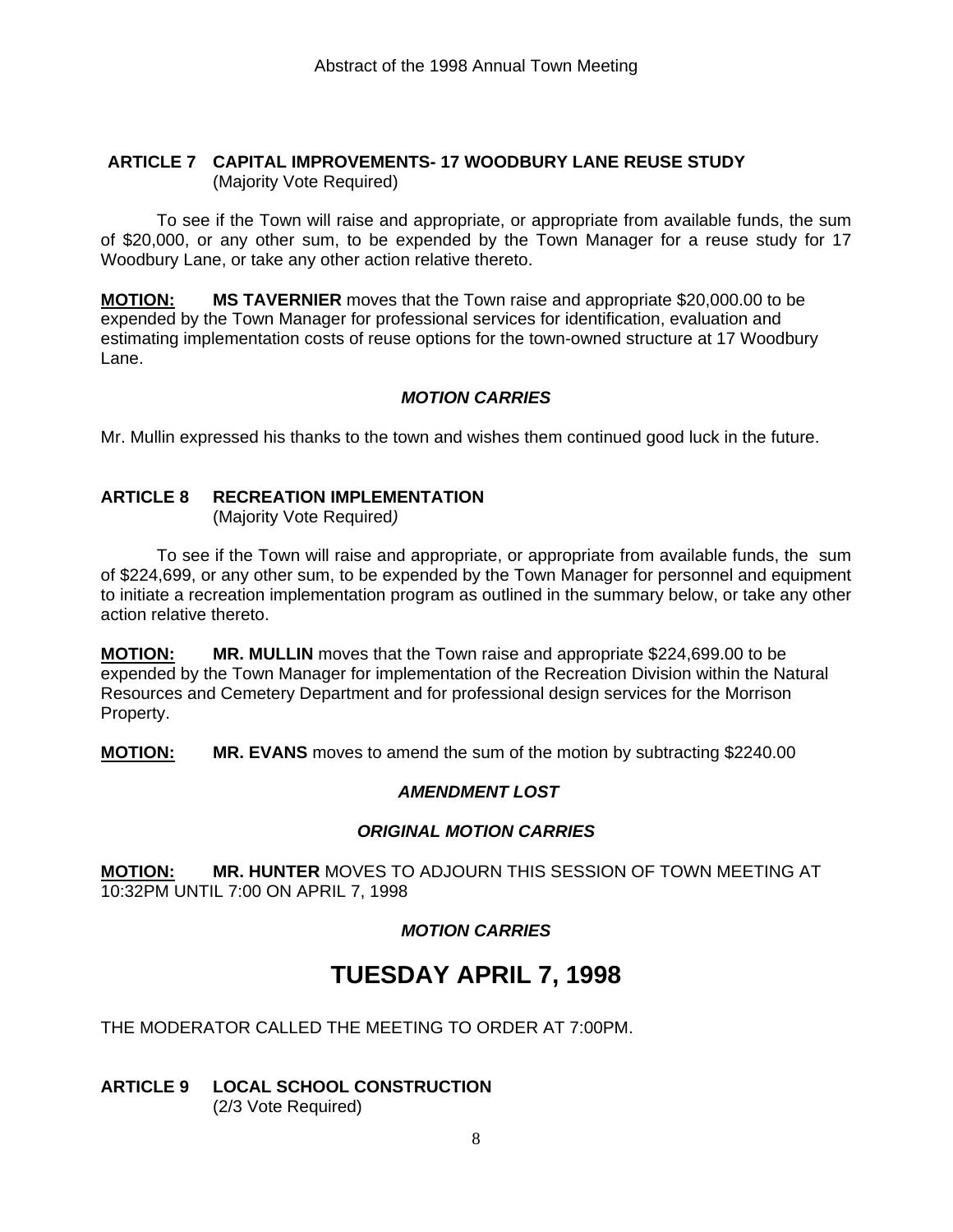To see if the Town will vote to appropriate \$12,325,000, or any other sum of money, for constructing, originally equipping and furnishing a new four section elementary school including costs incidental and related thereto, and to determine whether to raise this appropriation by borrowing or otherwise, or to take any other action relative thereto.

#### **MOTION: MR. SCANLON** moves to take no action.

.....

# *MOTION CARRIES UNANIMOUSLY*

### **ARTICLE 10# SMOKING RESTRICTIONS**

#### (Majority Vote Required)

 To see if the town will amend Chapter E, Section 30, Subsection B, Restaurants, of the Town Bylaws by deleting the existing wording and replacing it with wording as follows:

- B. Restaurants
- 1. Effective on July 1, 1998, no less than 100% of the total seating capacity of a food service establishment shall be a nonsmoking area. This section shall supersede any and all previous regulations controlling the percentage of nonsmoking seats to be provided by establishments.
- 2. This regulation shall also include the lounge/bar service areas in a food service establishment, unless ventilation is provided such that air from the area does not enter the restaurant portion of the establishment and the nonsmoking area (including any nonsmoking areas within the restaurant) remains at least 75% of the total seating capacity.
- 3. Each restaurant shall conspicuously post signs to indicate non-smoking areas and the areas where smoking is allowed.
- 4. The proprietor, manager or person in charge shall ensure that all patrons conform to the conditions of the bylaw.
- 5. All outdoor seating shall be exempt from the provisions of this bylaw.

or take any other action relative thereto.

**MOTION: MS. HOTALING** moves in the words of the Article except that the effective date indicated in paragraph B.1. shall be revised to read September 30, 1998.

#### *MOTION CARRIES*

*TOTAL VOTE 349 YES 214 NO 135*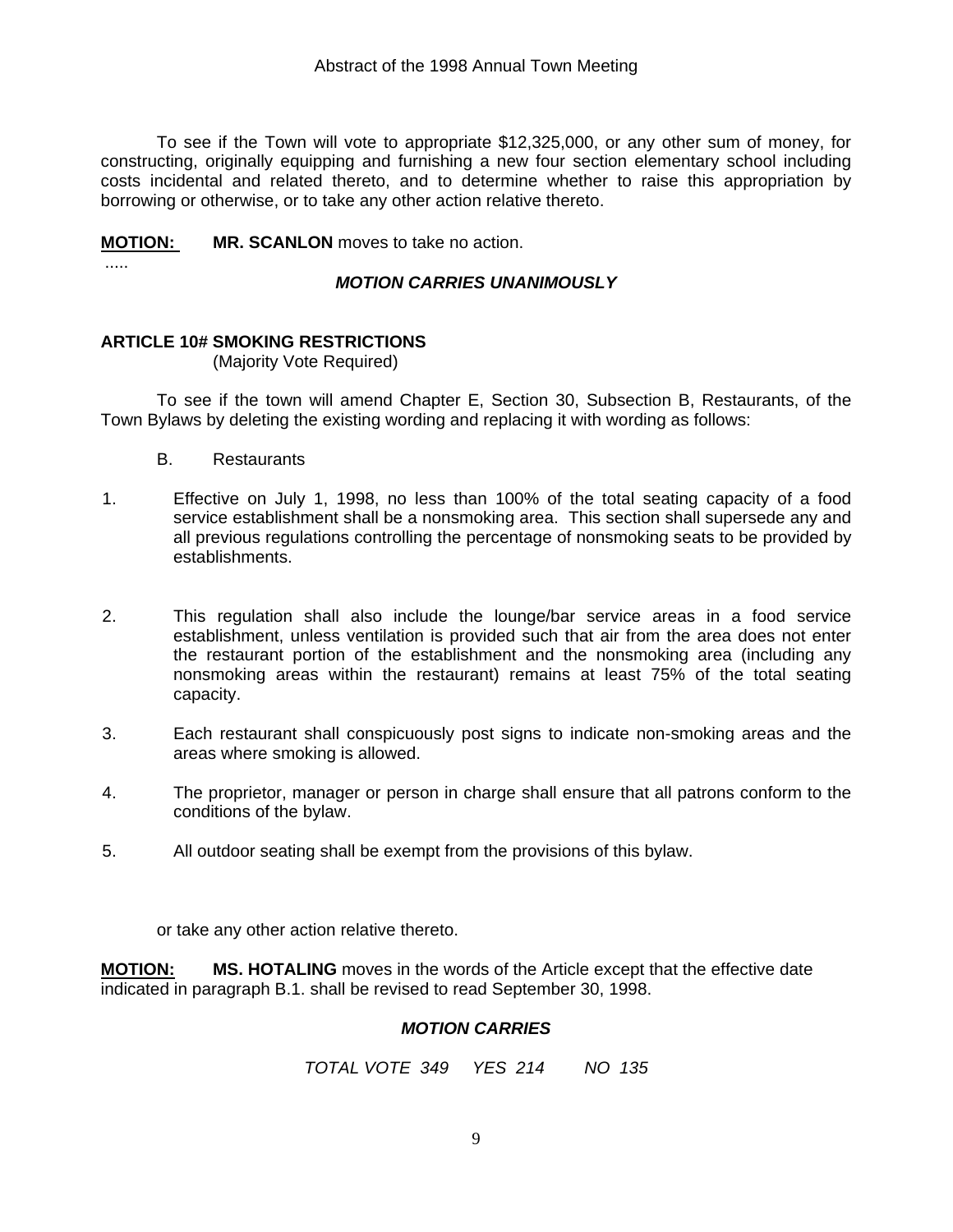#### **ARTICLE 11 WATERSHED TRADING PROGRAM**

(Majority Vote Required)

 To see if the Town will raise and appropriate, or appropriate from available funds, the sum of \$100,000, or any other sum, to be expended by the Town Manager to study, plan and implement a Watershed Based Trading Program, to identify non-point discharges within Acton's watershed and plan and implement their reduction through education, management practices and infrastructure changes with the goal of constructing a wastewater treatment plant with a point discharge into the Assabet River, or take any other action relative thereto.

**MOTION: Ms. TAVERNIER** moves that the Town raise and appropriate \$100,000 to be expended by the Town Manager to study, plan and implement a Watershed Based Trading Program.

#### *MOTION CARRIES UNANIMOUSLY*

Mr. MacKenzie recognized all the town boards and committees and thanked them on behalf of the town for their time and efforts. He also recognized the school volunteers.

Acton/Boxborough Cultural Council Minuteman Home Care Board of Assessors **Personnel Board** Board of Health **Planning Board** Cable Advisory Committee **Prison Advisory Committee** Commission on Disability Recreation Commission Council on Aging South Acton Revitalization Committee Fair Housing Committee The Town Report Committee Finance Committee **Transportation** Committee Hanscom Field Advisory Commission Volunteer Coordinating Committee Historic District Commission Historical Commission Lowell Reg. Transportation Authority Metropolitan Advisory Planning Council

Board of Appeals Minuteman Vocational School Committee Cemetery Commission Public Ceremonies and Celebrations Comm. Conservation Commission The Second Airport/Fort Evens Reuse Task Force

Mr. MacKenzie noted that he and Dick O'Brien, Moderator for the Water Supply District have worked out an agreement that they would be Deputy Moderator for each other, if circumstances occurred.

### **ARTICLE 12\*\* COUNCIL ON AGING VAN ENTERPRISE BUDGET**

(Majority Vote Required)

 To see if the Town will raise and appropriate, or appropriate from available funds, the sum of \$50,017, or any other sum, to operate the Senior Van Service, in accordance with Mass General Laws Chapter 44, Section 53 F1/2, Enterprise Fund Law, or take any other action relative thereto.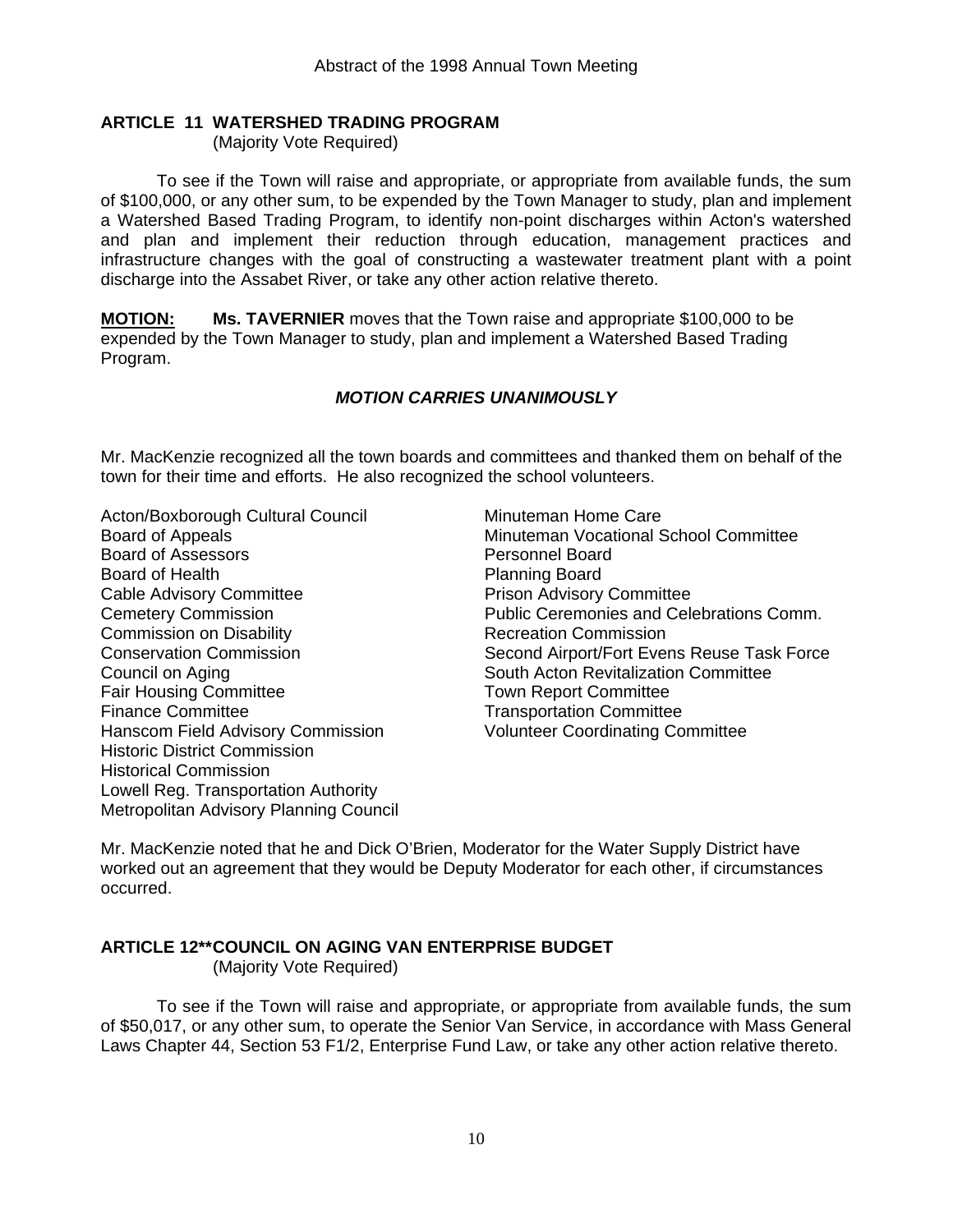**CONSENT MOTION: MR. HUNTER** moves that the Town raise and appropriate \$50,017 for the purpose of operating the Town of Acton Senior and Handicapped Citizen Van service, and to raise such amount, \$50,017 be transferred from the Council on Aging Enterprise Fund.

#### *CONSENT MOTION CARRIES UNANIMOUSLY*

#### **ARTICLE 13\*\* NURSING ENTERPRISE BUDGET**

(Majority Vote Required)

 To see if the Town will raise and appropriate, or appropriate from available funds, the sum of \$537,706, or any other sum, to provide Public Health and Visiting Nurse Services, in accordance with Mass General Laws Chapter 44, Section 53F1/2, Enterprise Fund Law, or take any other action relative thereto.

**CONSENT MOTION: MR. HUNTER** moves that the Town raise and appropriate \$537,706 for the purpose of providing Public Health Nursing Services, and to raise such amount \$537,706 be transferred from the Nursing Enterprise Fund.

#### *CONSENT MOTION CARRIES UNANIMOUSLY*

#### **ARTICLE 14\*\* SEPTAGE DISPOSAL ENTERPRISE BUDGET**

(Majority Vote Required)

 To see if the Town will raise and appropriate, or appropriate from available funds, the sum of \$203,800, or any other sum, for the purpose of septage disposal, in accordance with Mass General Laws Chapter 44, Section 53F1/2, Enterprise Fund Law, or take any other action relative thereto.

**CONSENT MOTION: MS. HUNTER** moves that the Town raise and appropriate \$203,800 for the purpose of septage disposal, and to raise such amount \$203,800 be transferred from the Septage Disposal Enterprise Fund.

#### *CONSENT MOTION CARRIES UNANIMOUSLY*

#### **ARTICLE 15 NESWC ENTERPRISE BUDGET**

(Majority Vote Required)

 To see if the Town will raise and appropriate, or appropriate from available funds, the sum of \$1,880,549, or any other sum, for the purpose of solid waste disposal, in accordance with Mass General Laws Chapter 44, Section 53F1/2, Enterprise Fund Law, or take any other action relative thereto.

**MOTION: MR. MULLIN** moves that the Town raise and appropriate \$1,880,549 for the purpose of Solid Waste Disposal, and to raise such amount, \$1,213,549 be transferred from the NEWSC Enterprise Fund and \$667,000.00 be raised and appropriated.

#### *MOTION CARRIES UNANIMOUSLY*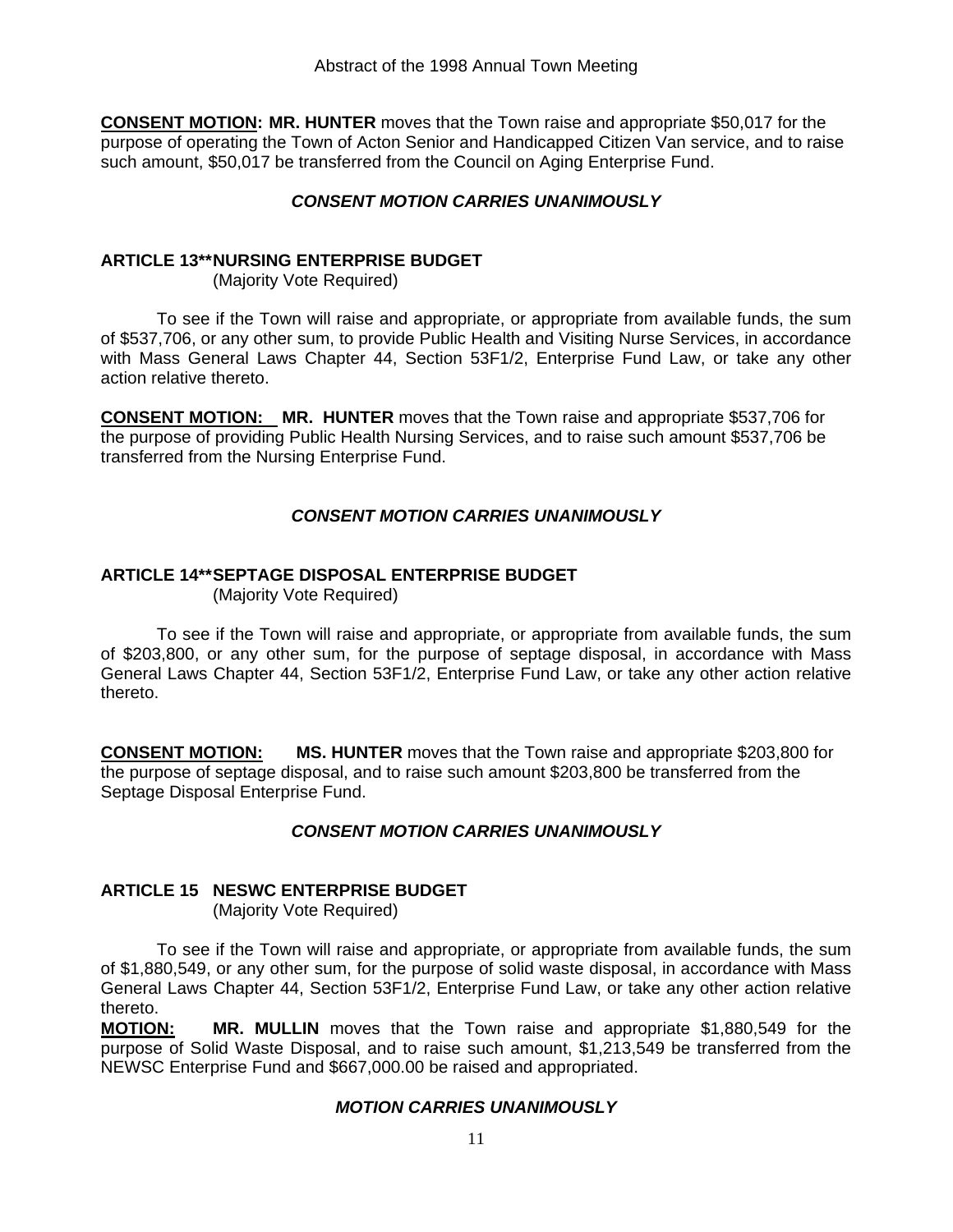## **ARTICLE 16\*\* SECTION 53E1/2 SELF-FUNDING PROGRAMS**

(Majority Vote Required)

 To see if the Town will vote pursuant to Section 53E1/2 of Chapter 44 of the Massachusetts General Laws to continue revolving funds for the Local School system, Historic District Commission, Building Department, Sealer of Weights and Measures, Health Inspectional Services, and Fire Department Fire Alarm Network, or take any other action relative thereto.

|                                                                                                                                                                                            | <b>FUND BALANCE</b><br>6/30/97  | <b>REVENUE</b>                  | <b>EXPENSE</b>                  |
|--------------------------------------------------------------------------------------------------------------------------------------------------------------------------------------------|---------------------------------|---------------------------------|---------------------------------|
| <b>School Department</b><br>Douglas At Dawn<br>Merriam Afternoons/Summer<br><b>Gates Amazing Mornings</b>                                                                                  | $$ -0-$<br>$$ -0-$<br>\$<br>597 | \$1,000<br>\$20,000<br>\$20,000 | \$1,000<br>\$20,000<br>\$20,000 |
| <b>Historic District Commission</b>                                                                                                                                                        | \$<br>604                       | \$<br>400                       | \$<br>600                       |
| <b>Building Department</b><br>(Includes fees for Micro Filming,<br><b>Electrical Permits, Plumbing Permits</b><br>Gas Permits, Sign Licenses and<br>Licenses and Periodic Inspection Fees) | \$52,968                        | \$90,000                        | \$116,852                       |
| <b>Sealer of Weights and Measures</b>                                                                                                                                                      | \$1,382                         | \$7,700                         | \$7,660                         |
| <b>Health Department</b><br><b>Food Service Inspections</b><br><b>Hazardous Materials Inspections</b>                                                                                      | \$2,625<br>\$17,883             | \$23,100<br>\$20,500            | \$23,030<br>\$20,300            |
| <b>Fire Department</b><br><b>Fire Alarm Network</b>                                                                                                                                        | \$18,106                        | \$37,000                        | \$43,000                        |

**CONSENT MOTION: MR. HUNTER** moves that the revolving funds for the Local School System, Historic District Commission, Building Department, Sealer of Weights and Measures, Health Department, and Fire Department be continued for FY1999 in the amounts and for the purposes as set forth in the expense column of this article.

#### *CONSENT MOTION CARRIES UNANIMOUSLY*

#### **ARTICLE 17\*\* STREET ACCEPTANCES**

(2/3 Vote Required)

 To see if the Town will accept as public ways the following streets or portions thereof, as laid out by the Board of Selectmen according to plans on file with the Town Clerk and authorize the Board of Selectmen to take the fee or easement in said streets by eminent domain or otherwise, including Parcel A, as well as easements for drainage, utility, sidewalks, or other purposes where shown on said plans or described in the Order of Layout: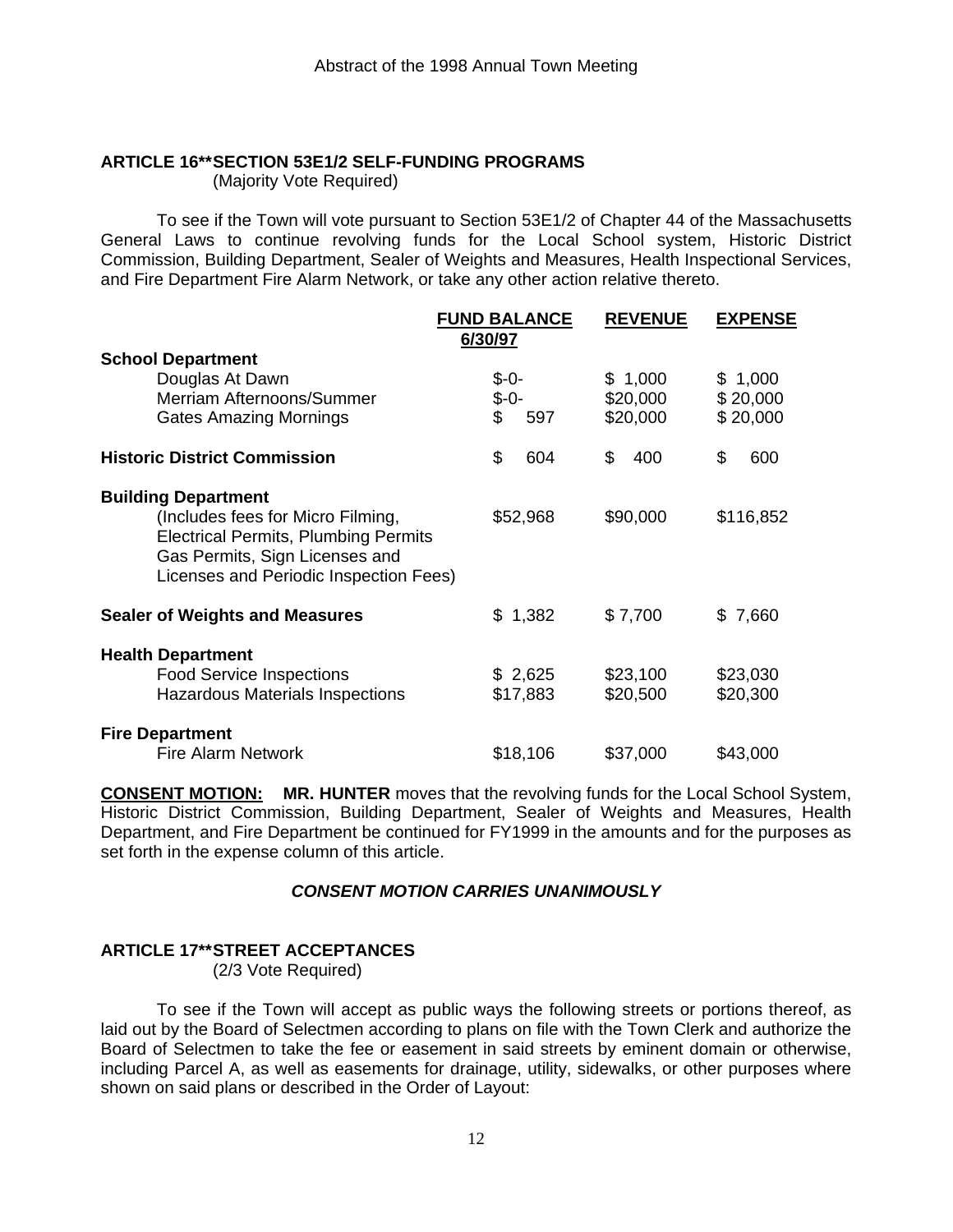In the WASHINGTON DRIVE EXTENSION SUBDIVISION

WASHINGTON DRIVE EXTENSION - from the previous limit of acceptance at the northerly sideline of a 64.50 foot radius cul-de-sac a distance of 246 feet, more or less, in a northeasterly direction to the easterly sideline of a 75.00 foot radius cul-de-sac (including the cul-de-sac), this being the entire road.

McKINLEY DRIVE - from the southwesterly sideline of Newtown Road a distance of 404 feet, more or less, in a southwesterly direction to the southwesterly sideline of a 75.00 foot radius cul-de-sac (including the cul-de-sac), this being the entire road, or take any other action relative thereto.

**CONSENT MOTION: MR. HUNTER** moves that the Town accept as a public way the streets listed in the Article, as laid out by the Board of Selectmen according to the plans on file with the Town Clerk, and authorize the Board of Selectmen to take the fee or easements for drainage, utility, or other purposes where shown on said plans or described in the Order of Layout.

#### *CONSENT MOTION CARRIES UNANIMOUSLY*

#### **ARTICLE 18\*\* CENTRAL STREET SIDEWALK EASEMENT**

(Majority Vote Required)

 To see if the Town will vote to accept as a gift from the owners of the West Acton Village Townhouse Condominium a sidewalk easement 5 feet wide along their frontage at 283-295 Central Street, or take any other action relative thereto.

**CONSENT MOTION: MR. HUNTER** moves in the words of the article.

#### *CONSENT MOTION CARRIES UNANIMOUSLY*

#### **ARTICLE 19\*\* ISAAC DAVIS TRAIL EASEMENT - FENTON**

(Majority Vote Required)

 To see if the Town will vote to accept as a gift from James Fenton a Public Access Trail Easement at 10 John Swift Road, being further described in a deed to the Town of Acton recorded in the Middlesex South District Registry of Deeds, or take any other action relative thereto.

**CONSENT MOTION: MR. HUNTER** moves in the words of the article.

#### *CONSENT MOTION CARRIES UNANIMOUSLY*

#### **ARTICLE 20\*\* RELOCATION AND LAYOUT OF A PORTION OF PIPER ROAD**  (Majority Vote Required)

 To see if the Town will vote to accept as a Town way a portion of Piper Road from State Highway Route 2 a distance of 714 feet, more or less, in a southwesterly direction, as relocated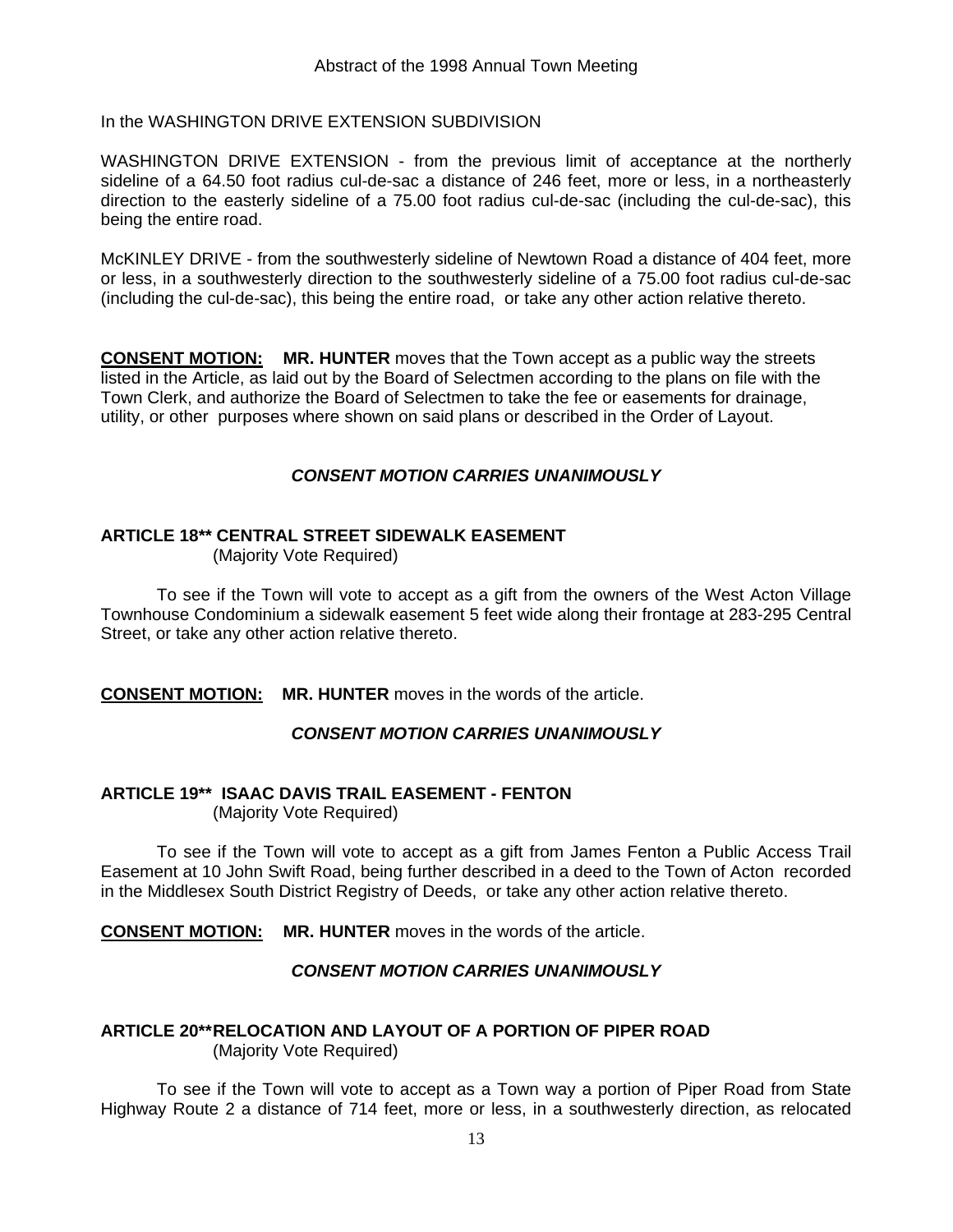and laid out by the Board of Selectmen according to a plan on file with the Town Clerk, including the acceptance of the land shown on said plan as "Parcel X - 0.235 Acres" from AB Properties, LLC and described in more detail in the Order of Layout on file with the Town Clerk, or take any other action relative thereto.

**CONSENT MOTION: MR. HUNTER** moves in the words of the article

#### *CONSENT MOTION CARRIES UNANIMOUSLY*

#### **ARTICLE 21\*\* PLOWING OF PRIVATE WAYS**

 **(**Majority Vote Required)

 To see if the Town will raise and appropriate, or appropriate from available funds, the sum of \$10,000, or any other sum, to be expended by the Town Manager for the cost associated with the plowing of private ways open to public use as designated by the Board of Selectmen, or take any other action relative thereto.

**CONSENT MOTION: MR. HUNTER** moves that the Town raise and appropriate \$10,000 to be expended by the Town Manager for plowing of private ways open to public use as designated by the Board of Selectmen

#### *CONSENT MOTION CARRIES UNANIMOUSLY*

#### **ARTICLE 22 TOWN OPERATING BUDGET**

(Majority Vote Required)

 To see what sums of money the Town will raise and appropriate, or appropriate from available funds, to defray the necessary expenses of the several departments, offices and boards of the Town, exclusive of the school budgets, or take any other action relative thereto.

**MOTION: MR. HUNTER** moves that the Town Budget for the period July 1, 1998 to June 30, 1999 in the amount of \$12,964,237.00 be raised and appropriated in its entirety, except that \$84,730.00 be transferred from the Cemetery Trust Fund for Cemetery use and \$14,392.00 be transferred from Wetlands Filing Fees for use by the Natural Resources Department, and further that the Town Manager be authorized to sell, trade or dispose of vehicles being replaced and to expend any proceeds received.

#### *MOTION CARRIES UNANIMOUSLY*

Mr. MacKenzie thanked the check-in tellers and gave a special thanks to Belle Choate, Head teller, at the town meeting for all the work they do regarding the town meeting.

#### **ARTICLE 23 CAPITAL IMPROVEMENTS, INFRASTRUCTURE- SIDEWALKS**  (Majority Vote Required)

 To see if the Town will raise and appropriate, or appropriate from available funds, the sum of \$160,000, or any other sum, to be expended by the Town Manager for the construction of sidewalks on Town Ways, or take any other action relative thereto.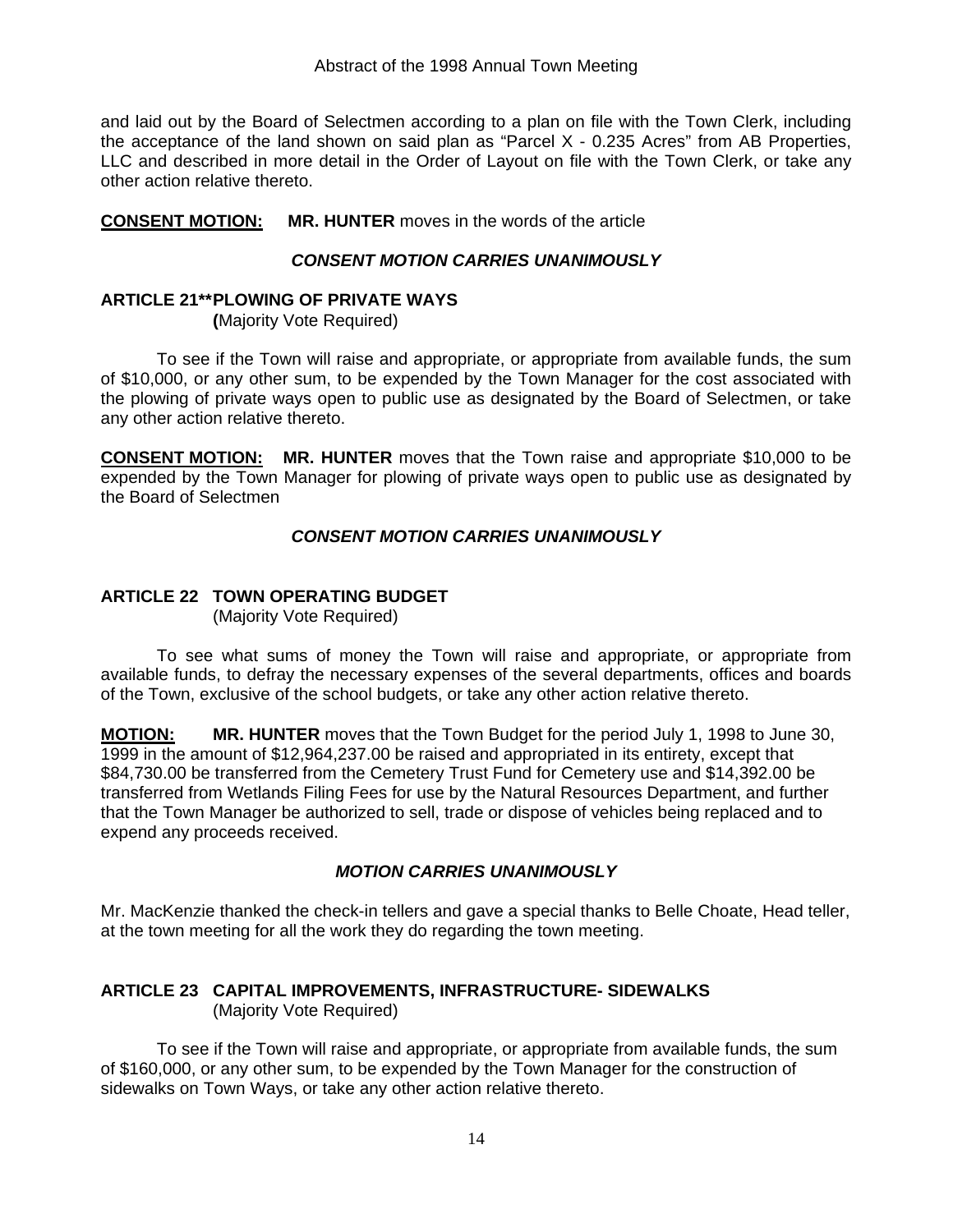**MOTION: MR. FRIEDRICHS** moves that the Town raise and appropriate \$160,000 to be expended by the Town Manager for the purpose of designing and constructing sidewalks and that to raise such amount, \$160,000.00 be transferred from Free Cash..

#### *MOTION CARRIES*

#### **ARTICLE 24 CAPITAL IMPROVEMENTS, FACILITIES AND EQUIPMENT**  (Majority Vote Required)

 To see if the Town will raise and appropriate, or appropriate from available funds, the sum of \$113,000, or any other sum, to be expended by the Town Manager for the various purposes listed below:

| D. | <b>Elm Street Tennis Courts</b> | \$48,000 |
|----|---------------------------------|----------|
| C. | <b>Town Hall Bell Repair</b>    | \$8,000  |
| В. | <b>Town Hall Clock Repair</b>   | \$12,000 |
| Α. | Town Hall Telephone System      | \$45,000 |

or take any other action relative thereto.

**MOTION: MR. FRIEDRICHS** moves that the Town raise and appropriate \$113,000.00 to be expended by the Town Manager for the purpose of purchasing equipment and making infrastructure repairs as listed in the Article and that to raise such amount, \$113,000.00 be transferred from Free Cash.

#### *MOTION CARRIES*

#### **ARTICLE 25 CAPITAL IMPROVEMENTS - VEHICLES**  (Majority Vote Required)

 To see if the Town will raise and appropriate, or appropriate from available funds, the sum of \$122,000, or any other sum, to be expended by the Town Manager for the various purposes listed below:

| Total                             | \$122,000 |
|-----------------------------------|-----------|
| C. One Ton Dump Truck Replacement | \$35,000  |
| B. 10-Ton Dump Truck Replacement  | \$72,000  |
| A. Inspectional Car Replacement   | \$15,000  |

or take any action relative thereto

**MOTION: MR. KABAKOFF** moves that the Town raise and appropriate \$122,000.00 to be expended by the Town Manager for the purpose of replacing vehicles as listed in the Article and that the Town Manager be authorized to sell, trade or dispose of vehicles being replaced and to expend any proceeds received.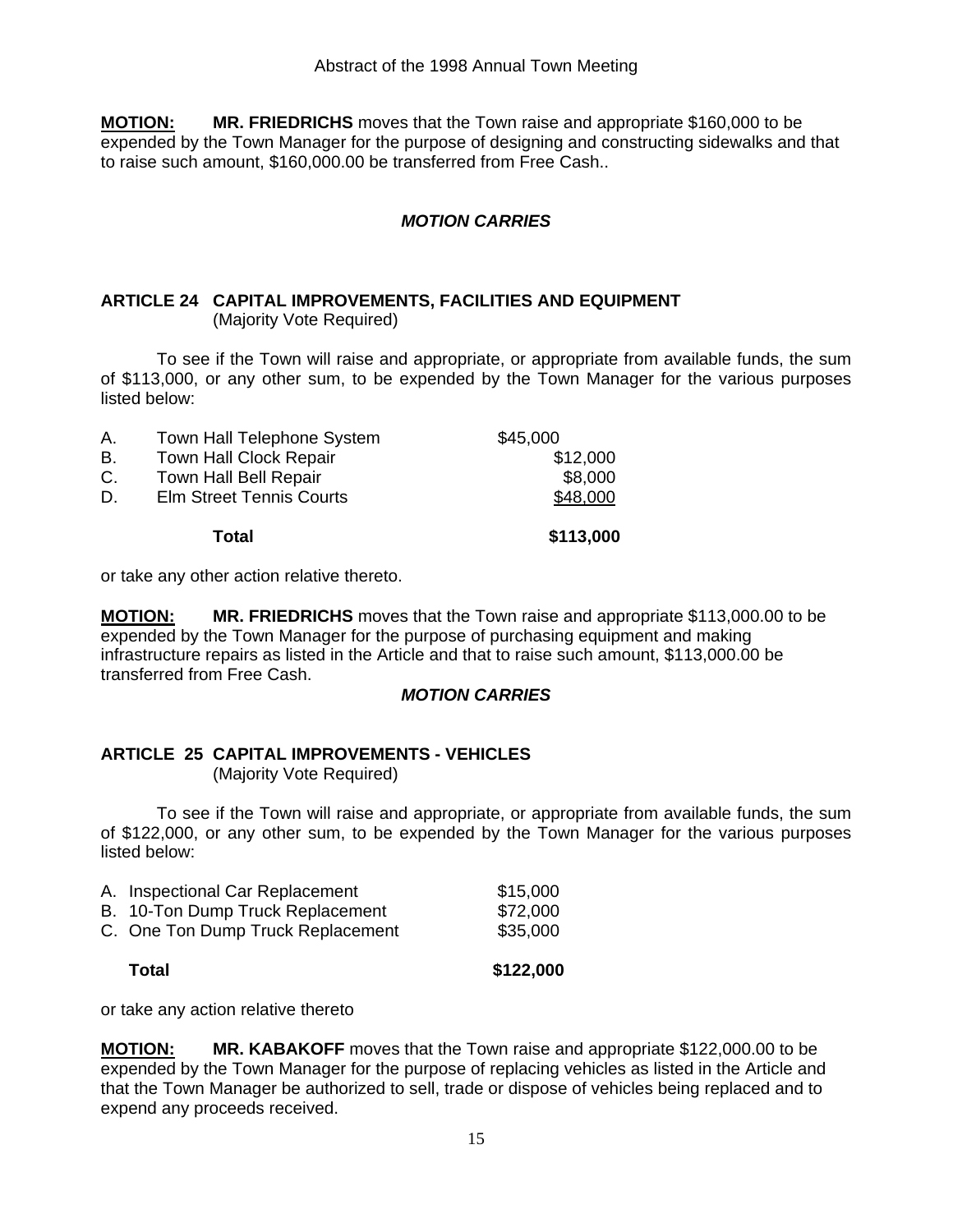#### *MOTION CARRIES UNANIMOUSLY*

#### **ARTICLE 26 CAPITAL IMPROVEMENTS - FOREST ROAD LANDFILL CLOSURE**  (Majority Vote Required)

 To see if the Town will raise and appropriate, or appropriate from available funds, the sum of \$126,000, or any other sum, to be expended by the Town Manager for design, specifications and preparation of bid documents to permanently close the Forest Road Landfill, or take any other action relative thereto.

**MOTION: MR. MULLIN** moves that the Town raise and appropriate \$126,000.00 to be expended by the Town Manager for professional services for design and preparation of specifications and bid documents to permanently close the Forest Road Landfill.

#### *MOTION CARRIES*

#### **ARTICLE 27 STORAGE BUILDING**

(Majority Vote Required)

 To see if the Town will raise and appropriate, or appropriate from available funds the sum of \$100,000, or any other sum to be expended by the Town Manager for construction of a storage building and making necessary improvements to the parking lot at Woodlawn Cemetery, or take any other action relative thereto.

**MOTION: MR. KABAKOFF** moves that the Town raise and appropriate \$100,000.00 to be expended by the Town Manager for the purpose of designing and constructing a storage building and making necessary improvements to the parking lot at Woodlawn Cemetery and to raise such amount, \$100,000.00 be transferred from Free Cash.

#### *MOTION CARRIES*

#### **ARTICLE 28 GRAND OPENING AT NORTH ACTON RECREATION AREA**  (Majority Vote Required)

 To see if the Town will raise and appropriate, or appropriate from available funds, the sum of \$10,000, or any other sum, to be expended by the Town Manager to host a grand opening celebration at the North Acton Recreation Area, or take any other action relative thereto.

**MOTION: MR. MULLIN** moves that the Town raise and appropriate \$10,000 to be expended by the Town Manager for the purpose of organizing and conducting a Grand Opening of the North Acton Recreation Area.

#### *MOTION CARRIES*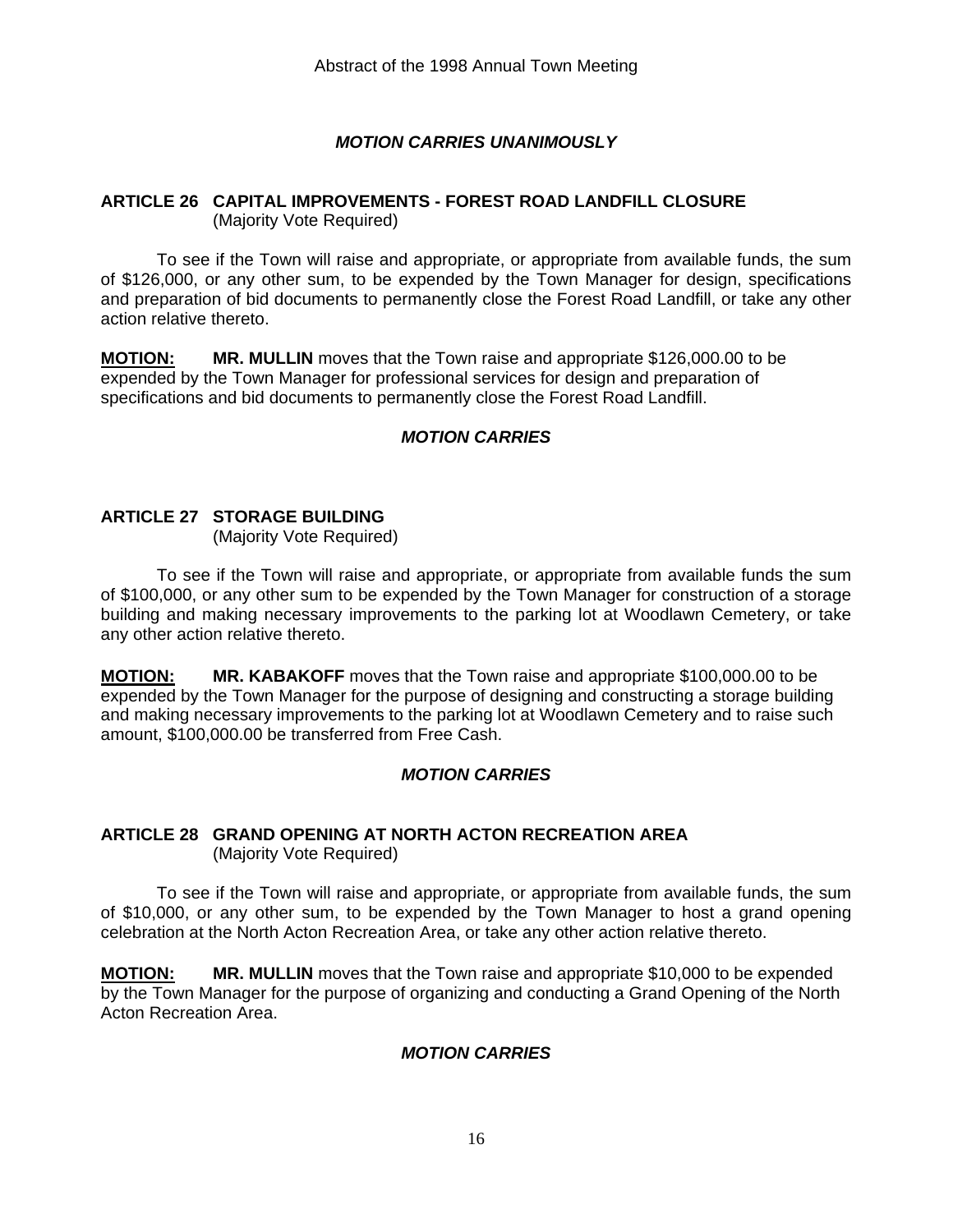## **ARTICLE 29 TOWN BOARD SUPPORT - SPECIAL PROJECTS**

(Majority Vote Required)

 To see if the Town will raise and appropriate, or appropriate from available funds, the sum of \$5,000, or any other sum, to be expended by the Town Manager for the on-going expenses of the Acton Boxborough Cultural Council, or take any other action relative thereto.

**MOTION: MR. HUNTER** moves that the Town raise and appropriate \$5,000.00 to be expended by the Town Manager for the on-going expenses of the Acton Boxborough Cultural Council and to raise such amount, \$5,000.00 be transferred from Free Cash.

### *MOTION CARRIES*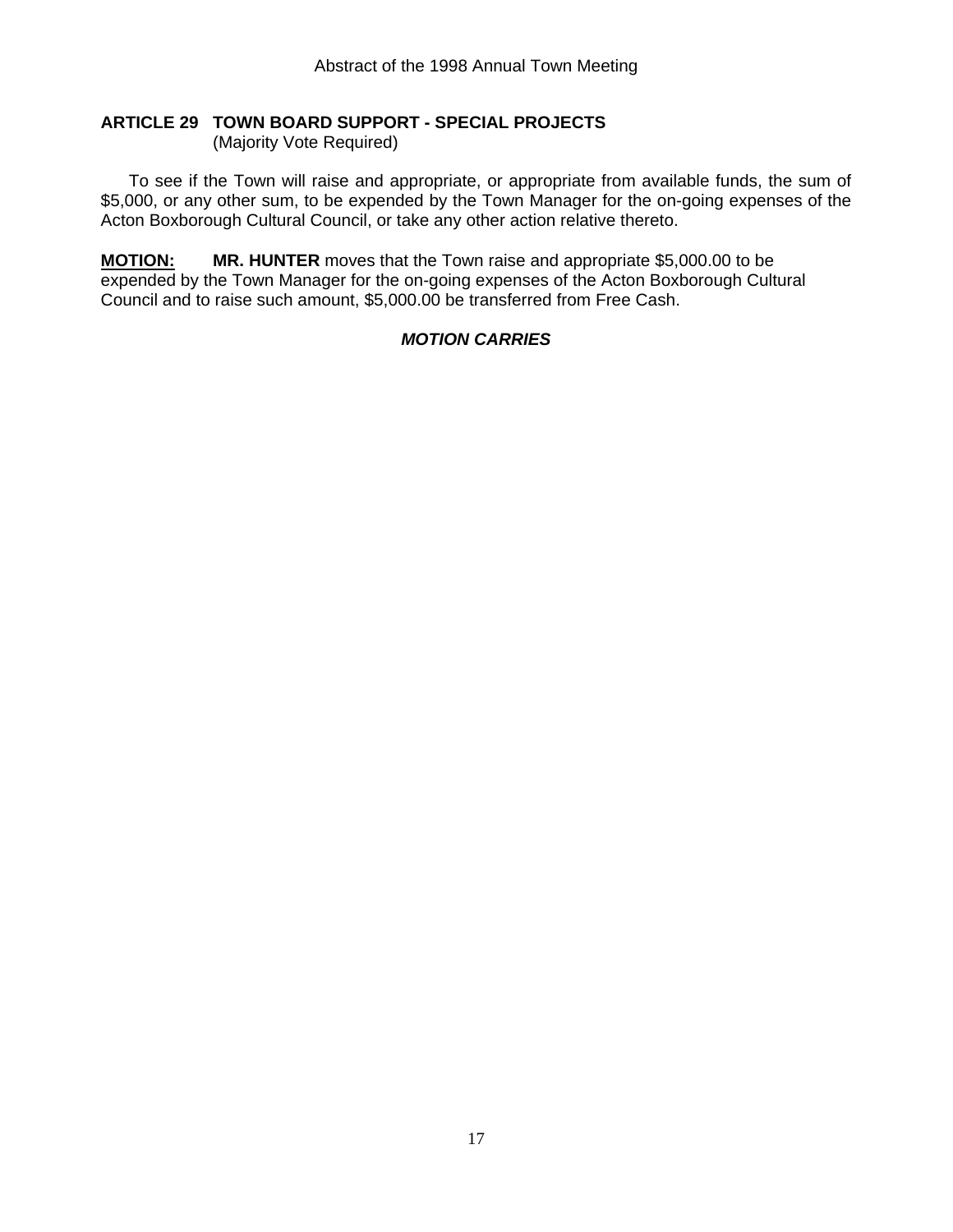#### **ARTICLE 30\*\* CHAPTER 90 HIGHWAY REIMBURSEMENT PROGRAM**

(Majority Vote Required)

 To see if the Town will raise and appropriate or appropriate from available funds a sum of money for highway improvements under the authority of Chapter 90 of the Mass General Laws and any other applicable laws, or take any other action relative thereto.

**CONSENT MOTION:** ] **MR. HUNTER** moves the Selectmen are authorized to accept Highway funds from all sources and such funds are hereby appropriated for highway purposes.

### *CONSENT MOTION CARRIES UNANIMOUSLY*

#### **ARTICLE 31\*\* EMERGENCY/DISASTER AID APPROPRIATIONS**

(Majority Vote Required)

 To see if the Town will vote to appropriate any Federal Government and State Government reimbursement for costs incurred as a result of any declared emergencies or other unusual occurrences during Fiscal Year 1999; or take any other action relative thereto.

**MOTION:** [Consent] **Mr. HUNTER** moves in the words of the article.

### *CONSENT MOTION CARRIES UNANIMOUSLY*

**MOTION: MR. HUNTER** MOVES TO ADJOURN THIS SESSION OF TOWN MEETING, AT 10:18PM, UNTIL 7:00 ON APRIL 8, 1998

### *MOTION CARRIES UNANIMOUSLY*

# **WEDNESDAY, APRIL 8, 1998**

THE MODERATOR CALLED THE MEETING TO ORDER AT 7:01PM.

# **ARTICLE 32 MINUTEMAN REGIONAL SCHOOL ASSESSMENT**

 **(**Majority Vote Required)

 To see if the Town will raise and appropriate, or appropriate from available funds, the sum of \$428.167, or any other sum, to defray the necessary expenses of the Minuteman Science and Technology High School, or take any other action relative thereto.

**MOTION: MR. WILTSE** moves that the Minuteman Science and Technology High School Assessment for the period July 1, 1998 to June 30, 1999, in the amount of \$428,167.00, be raised and appropriated in its entirety.

### *MOTION CARRIES UNANIMOUSLY*

Mr. MacKenzie thanked the volunteers from Cablevision Inc. (Local cableTV provider).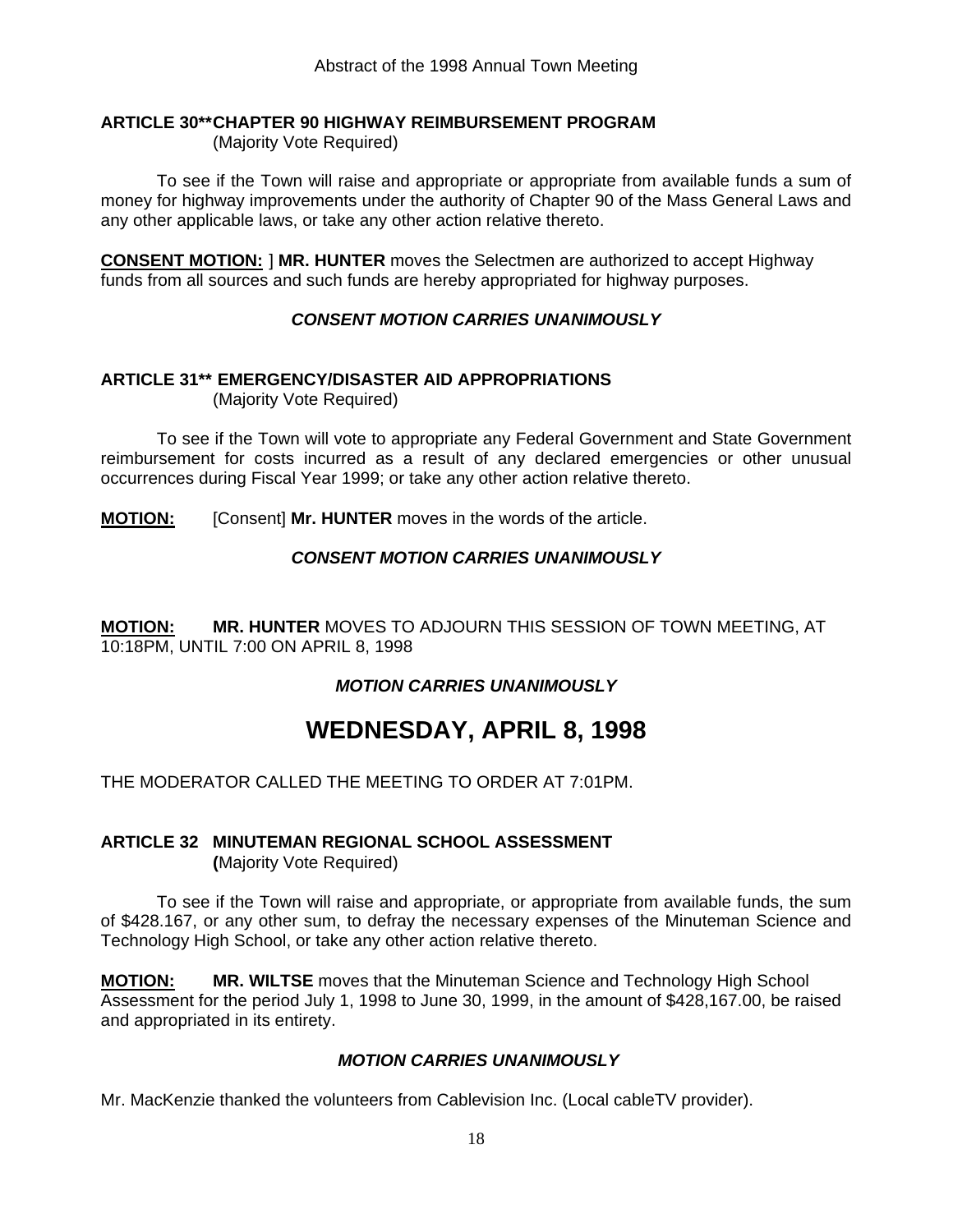The Moderator advised town meeting members that Article 33 had to be voted by a secret ballot. The voters had a yes / no ballot that was to be separated, one portion placed in the ballot box as the vote and the other portion placed in a waste basket.

#### **ARTICLE 33 AMEND REGIONAL SCHOOLS AGREEMENT**

(Majority Vote Required by ballot**)** 

 To see if the Town will vote to accept a proposal that the Agreement for the Regional School District for the Towns of Acton and Boxborough be amended in accordance with C. 71, s14E, to provide that the vote of each member of the Regional School District Committee shall be weighted according to the population of the Town the member represents, as determined by the most recent town census, or take any other action relative thereto.

**MOTION: MS. WILLIAMS** moves that the Agreement for the Regional School District for the Towns of Acton and Boxborough be amended in accordance with Massachusetts General Laws, Chapter 71, Section 14E, to provide that the vote of each member of the Regional School District Committee shall be weighted according to the population of the Town the member represents, as determined by the most recent town census.

### *VOTED BY BALLOT*

### **TOTAL VOTES CAST 143 YES 138 NO 5**

### *MOTION CARRIES*

#### **ARTICLE 34 ACTON-BOXBOROUGH REGIONAL SCHOOL ASSESSMENT (**Majority Vote Required)

 To see if the Town will raise and appropriate, or appropriate from available funds, the sum of \$11,909,338. or any other sum, to defray the necessary expenses of the Acton-Boxborough Regional School District, or take any other action relative thereto.

**MOTION: MS. WILLIAMS** moves that the Acton Boxborough Regional School Assessment for the period July 1, 1998 to June 30, 1999, in the amount of \$11,407,415.00 be raised and appropriated, and to raise such amount, \$150,000.00 be transferred from Free Cash and \$11,257,415.00 be raised and appropriated.

### *MOTION CARRIES*

### **ARTICLE 35\*\* MERRIAM SCHOOL OFFSET RECEIPTS BUDGET**

 **(**Majority Vote Required)

 To see if the Town will raise and appropriate, or appropriate from available funds, the sum of \$27,758, or any other sum, for the purpose of maintaining and operating the Merriam School, in accordance with Mass General Laws, Chapter 44, Section 53E, Offset Receipts Law, or take any other action relative thereto.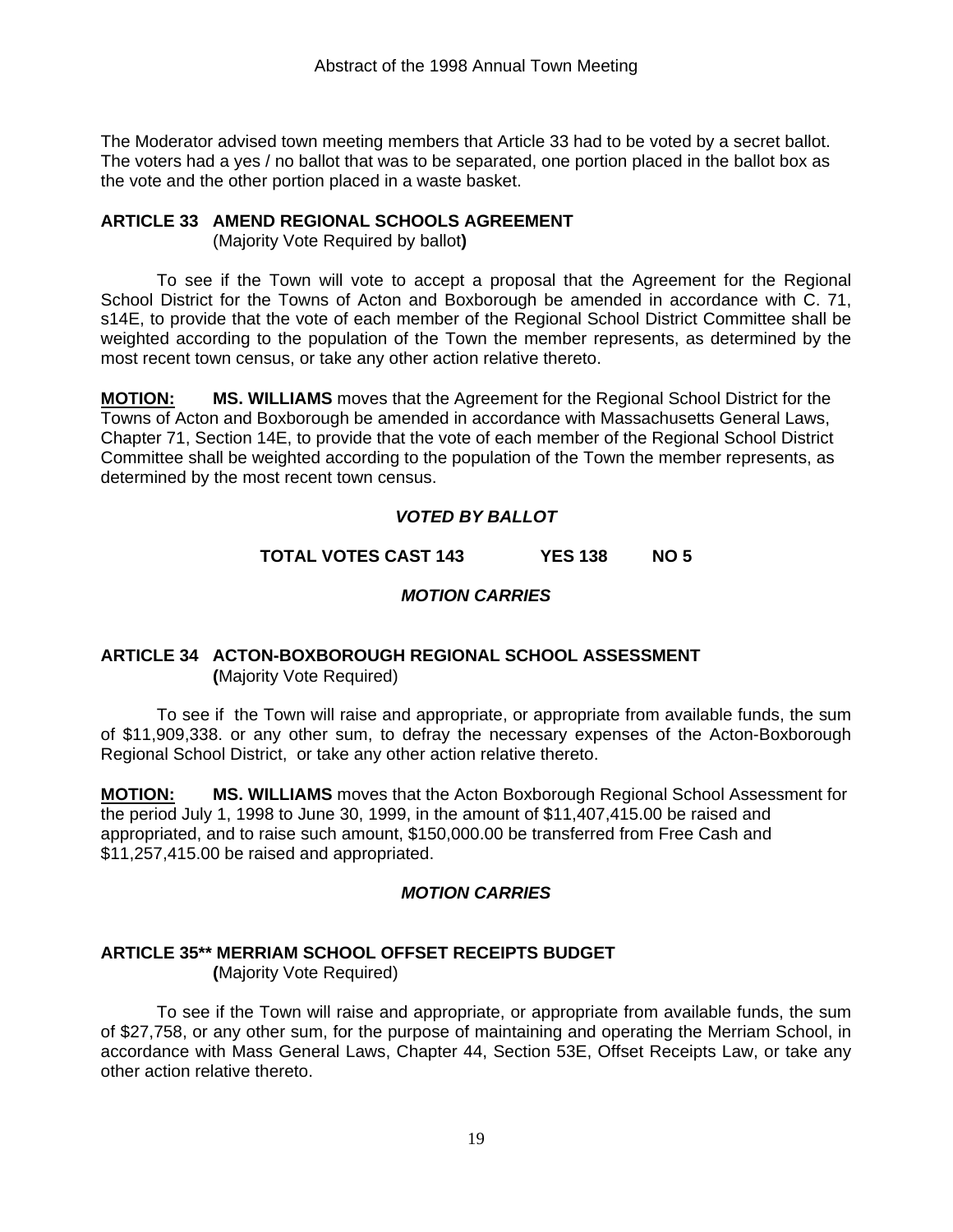**CONSENT MOTION: MR. HUNTER** moves that the Town raise and appropriate \$27,758 for the purpose of maintaining the Merriam School Building, and to raise such amount \$27,758 be transferred from the Merriam School Offset Receipts Budget.

#### *CONSENT MOTION CARRIES UNANIMOUSLY*

#### **ARTICLE 36 ACTON PUBLIC SCHOOLS BUDGET**

(Majority Vote Required)

 To see if the Town will raise and appropriate, or appropriate from available funds, the sum of \$13,687,248, or any other sum, to defray the necessary expenses of the Local Schools, or take any other action relative thereto.

**MOTION: MR. SCANLON** moves that the Town raise and appropriate \$13,687,248.00 for the Acton Local Schools for the period July 1, 1998 to June 30, 1999, and to raise such amount, \$150,000.00 be transferred from Free Cash and \$13,537,248.00 be raised and appropriated.

#### *MOTION CARRIES*

#### **ARTICLE 37 USE OF FUNDS TO REDUCE THE TAX RATE - FREE CASH** (Majority Vote Required)

 To see if the Town will determine an amount of free cash which shall be used for the purpose of reducing the tax rate for the fiscal year beginning July l, 1998, or take any other action relative thereto.

**MOTION: MS. TAVERNIER** moves to take no action.

#### *MOTION CARRIES UNANIMOUSLY*

#### **ARTICLE 38 CHANGE OF USE REGULATIONS IN THE GENERAL INDUSTRIAL DISTRICT**  (2/3 vote required)

 To see if the Town of Acton will vote to amend section 3, Table of Principal Uses, of the zoning bylaw as follows *(N means the use is not allowed, Y means the use is allowed)*:

In column GI and line 3.5.11, Services, change N to Y; In column GI and line 3.5.12, Studio, change N to Y;

or take any other action relative thereto.

**MOTION: MR. CHERNIN** moves that the zoning bylaw be amended as set forth in the Article.

#### *MOTION CARRIES UNANIMOUSLY*

#### **ARTICLE 39\*\* CORRECTIONS, CLARIFICATIONS, AND MINOR MODIFICATIONS**  (2/3 Vote Required)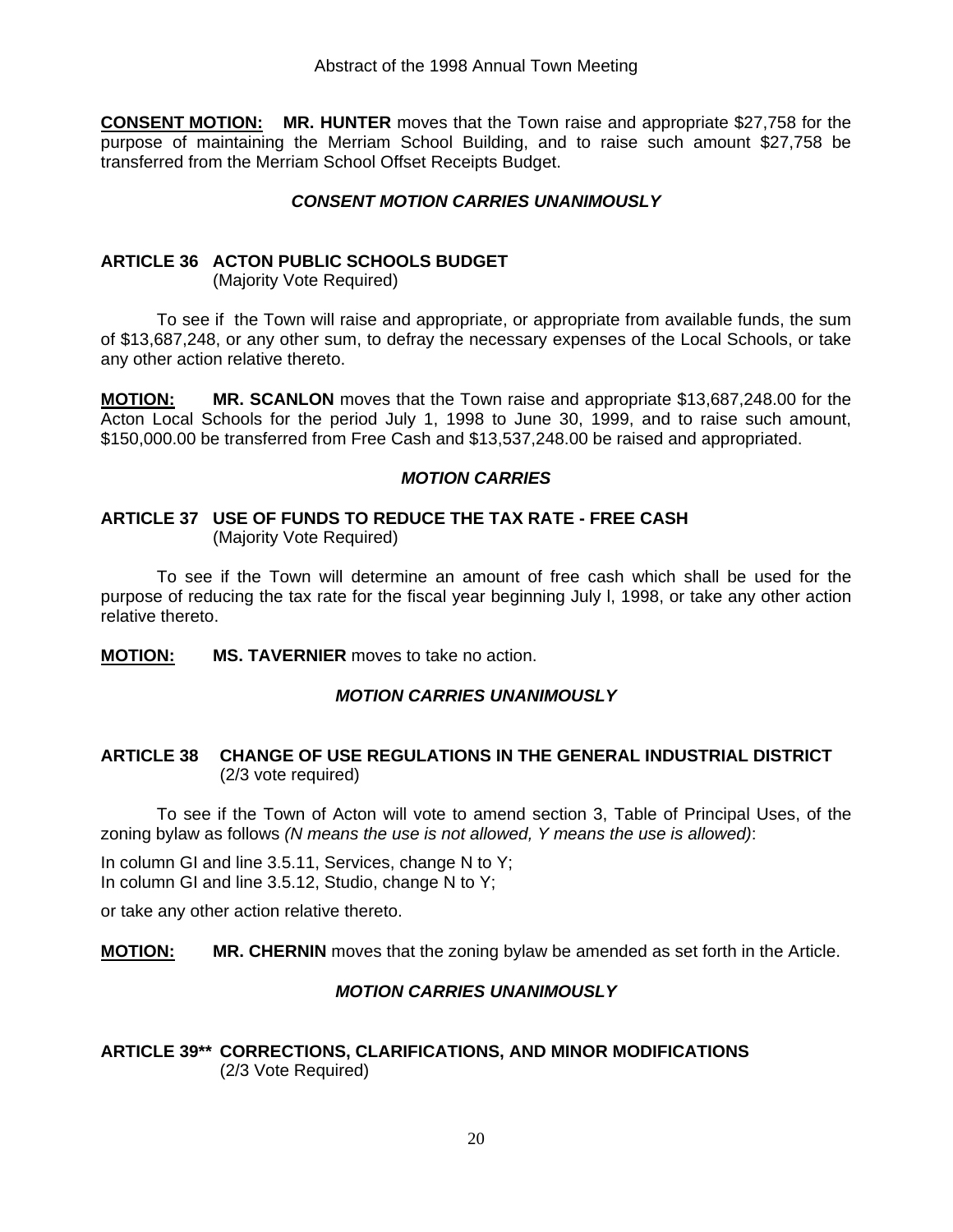To see if the Town of Acton will vote to amend the zoning bylaw and the zoning map as follows *(Notes in italic print are not part of the article but are intended for explanation only)*:

A. Amend the Zoning Bylaw as follows:

1. In section 1.3.15, delete sub-paragraph 3) in its entirety and replace with:

 "3) a public or private way shown on a plan heretofore approved and endorsed in accordance with the Subdivision Control Law;"

*Note: Sub-paragraph 3) of section 1.3.15 currently reads as follows, with proposed changes noted in bold: 3) a [public or private] way shown on a plan heretofore approved and endorsed in accordance with the Subdivision Control Law;* 

2. Insert in section 3.1 after the forth paragraph the following sentence:

 "A USE denoted by the letters "SPP" may be permitted by special permit from the Planning Board."

*Note: Section 3.1 currently reads as follows, with proposed changes noted in bold:* 

*3.1 Provisions for Table of PRINCIPAL USES and PRINCIPAL USE Definitions - No land, STRUCTURE or BUILDING shall be used except for the purposes permitted in the district as set forth in this Section unless otherwise permitted in this Bylaw. The words used to describe each PRINCIPAL USE contained in Sections 3.2 through 3.7, inclusive, are intended to be definitions of such USES. A USE is permitted by right in any district under which it is denoted by the letter "Y".* 

*A USE is prohibited in any district under which it is denoted by the letter "N". A USE denoted by the letters "SPA" may be permitted by special permit from the Board of Appeals.* 

*[A USE denoted by the letters "SPP" may be permitted by special permit from the Planning Board.]*

*A USE denoted by the letters "SPS" may be permitted by special permit from the Board of Selectmen.* 

*Where any USES permitted by right or by special permit are followed by the letter "R" in the Site Plan Special Permit column, a Site Plan Special Permit is required from the Board of Selectmen in accordance with Section 10.4 and where the letters "NR" appear in the Site Plan Special Permit column, a Site Plan Special Permit is not required.* 

3. In the Table of Principal Uses, column OP-1, line 3.5.4 - Restaurant, replace SPS(3) with N; delete footnote (3) in its entirety; and renumber footnotes (4) through (11) to become (3) through (10) respectively.

*Note: SPS in column OP-1, line 3.5.4 means that a restaurant may be allowed by special permit from the Board of Selectmen in the Office Park 1 district, and foot note (3) states that such use may only be allowed as an accessory to another principal use. The proposed change to N means that a restaurant will not be allowed as a principal use in the Office Park 1 district. See summary A.3 regarding accessory use regulations for restaurants in the Office Park 1 district.* 

4. Delete "and USES requiring a Special Permit" from section 4.3.7.2.

*Note: Section 4.3.7.2 currently reads as follows, with proposed changes noted by use of strike-through:* 

*4.3.7.2 Prohibited USES and USES requiring a Special Permit - In the following table of USE regulations "N" indicates that the USE is prohibited. "Y" indicates that a USE is permitted.*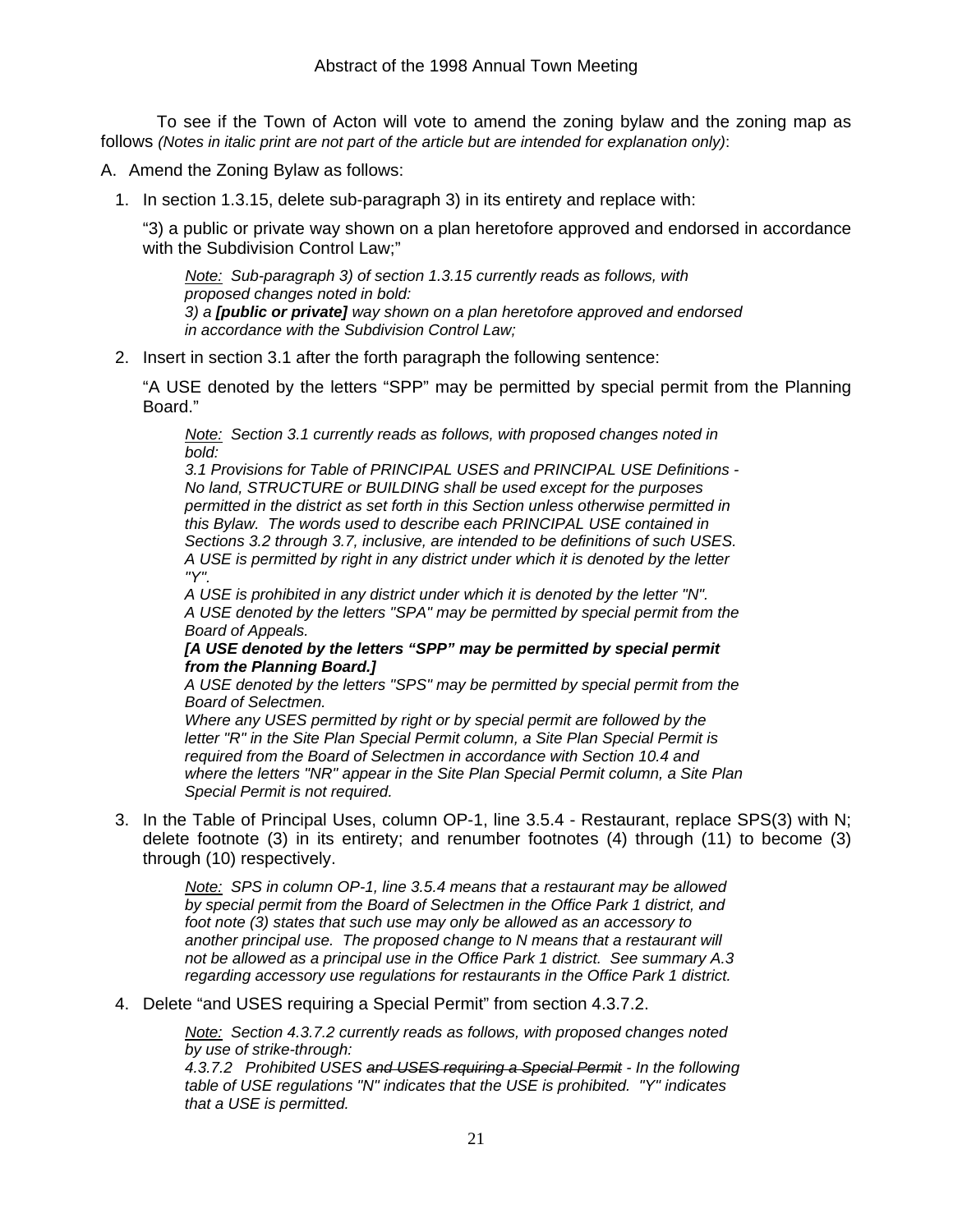5. In section 5.8.3, change the section cross-references from 5.6.1 and 5.6.2, to 5.8.1 and 5.8.2 respectively; and

in section 5.5.3.4 a), change the section cross-reference from 10.4.3.9 to 10.4.3.8.

*Note: Section 5.8.3 currently reads as follows, with proposed changes noted in bold and by use of strike-through:* 

*5.8.3 Except as provided in 5.6.1 [5.8.1] and 5.6.2 [5.8.2] any LOT protected under an ANR exemption shall be subject to the dimensional standards set forth for the zoning district in which the LOT is located.* 

*Section 5.5.3.4 a) currently reads as follows, with proposed changes noted in bold and by use of strike-through:* 

*Determination of Development Rights for Affected LOTS - Before granting a Special Permit under Section 5.5.3, the Board of Selectmen shall determine the Development Rights for all LOTS to be affected by the proposed transfer. The Special Permit shall specify the residential, nonresidential and total development rights for each LOT, expressed in NET FLOOR AREA as computed in Section 10.4.3.9 [10.4.3.8] of this Bylaw, less any Development Rights previously removed from such LOTS. The application for a Special Permit under this Section shall contain sufficient information to permit the Board of Selectmen's determination of the Development Rights that may be transferred.* 

6. In section 6.3.1.6 delete the words "General Services; Personal Services" and replace with "Services".

*Note: Section 6.3.1.6, which states the minimum parking space requirements, currently reads as follows, with proposed changes noted in bold and by use of strike-through:* 

*6.3.1.6 Retail Stores not listed below; General Services; Personal Services [Services]; Studio; Restaurant without seating* 

*One space for each 300 square feet of NET FLOOR AREA.* 

7. In section 6.7.6 change the two cross references to sections 6.7.7 and 6.8.7, to read 6.7.8 in both instances.

*Note: Section 6.7.6 currently reads as follows, with proposed changes noted in bold:* 

*6.7.6 Perimeter Landscaping Requirements - All parking lots/cells with more than five (5) spaces and all loading areas shall be bordered on all sides with a minimum of a ten (10) foot wide buffer strip on which shall be located and maintained appropriate landscaping of suitable type, density and height to effectively screen the parking area. The perimeter landscaping requirements shall be in addition to any minimum OPEN SPACE or landscaped buffer area required elsewhere in this Bylaw. However, where the minimum required front, side or rear yard is less than forty (40) feet, the landscaped buffer areas required in Section 10.4.3.6 and the areas required for perimeter landscaping may overlap. In such instances, the landscaping requirements of Sections 10.4.3.6 and 6.7.8 6.7.7 shall be applied in a manner that will, in the opinion of the Special Permit Granting Authority (if the parking area is related to a permitted USE for which a site plan or other special permit is required) or the Building Commissioner (for other parking areas), provide a landscaped buffer as effective as it would be achieved through the separate implementation of the requirements of Sections 10.4.3.6 and 6.7.8 6.8.7.* 

- 8. In section 9A.7.1 insert after item 3.4.8 the following:
	- "3.4.9 Assisted Living Residence".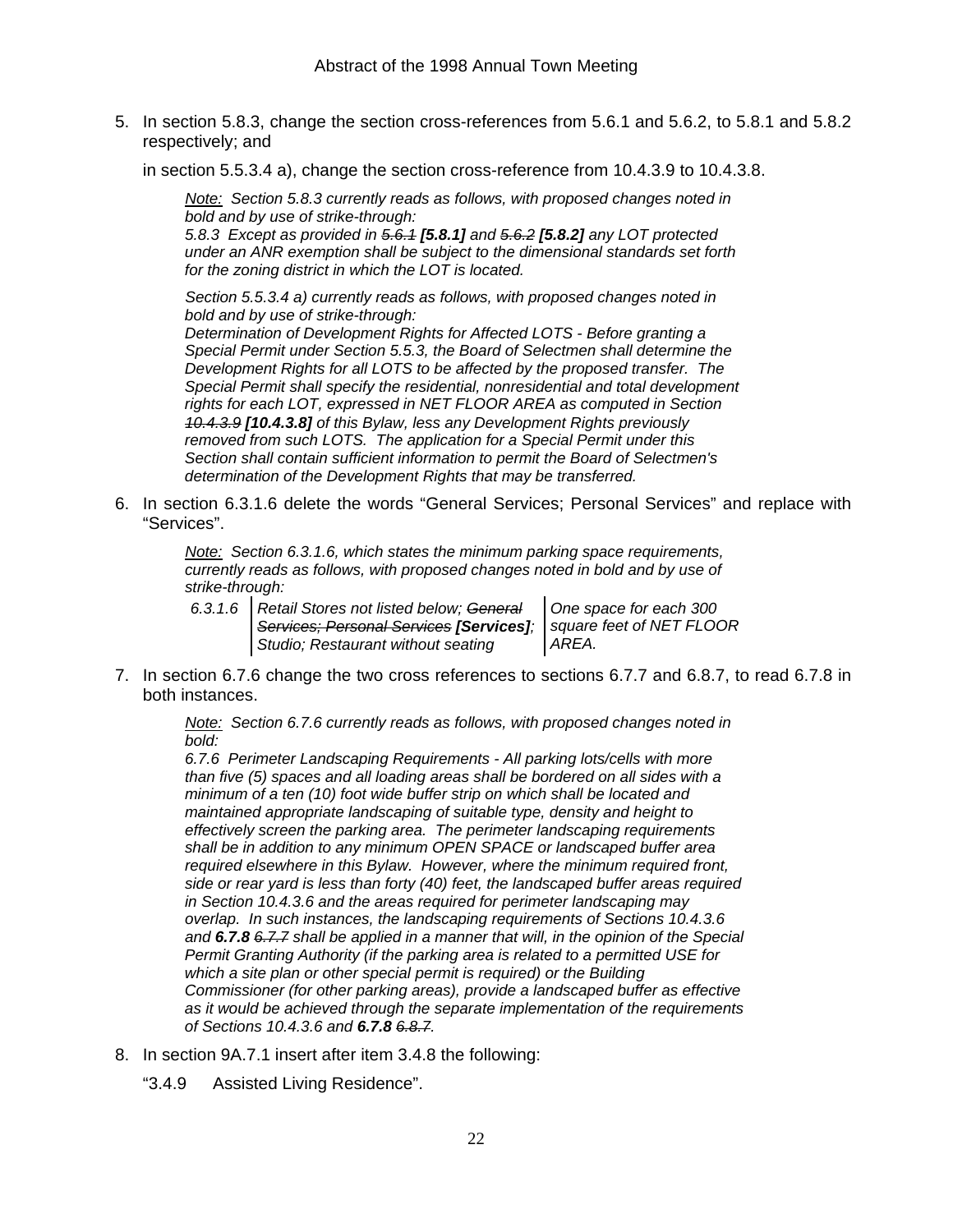*Note: Section 9A.7.1 lists the uses that are allowed in a Planned Unit Development (PUD). Under Governmental, Institutional, and Public Service Uses, section 9A.7.1 currently list the following as allowed uses, with proposed changes as noted in bold:* 

- *3.4 GOVERNMENTAL, INSTITUTIONAL AND PUBLIC SERVICE USES*
- *3.4.1 Municipal*
- *3.4.2 Educational*
- *3.4.3 Religious*
- *3.4.4 Nursing Home*
- *3.4.5 Public or Private Utility Facilities*
- *3.4.6 Child Care Facility*
- *3.4.8 Full Service Retirement Community*
- *[3.4.9 Assisted Living Residence]*
- B. Amend the zoning map (Map No. 1) by zoning to SM (Small Manufacturing) in its entirety a parcel of land shown on the 1998 Town Atlas as parcel C-5/38-1.

*Note: The subject parcel is currently zoned for the most part SM with only a small portion in the North Acton Village (NAV) district.*

or take any other action relative thereto.

**CONSENT MOTION: MR. HUNTER** moves that the zoning bylaw be amended as set forth in the Article.

#### *CONSENT MOTION CARRIES UNANIMOUSLY*

The Moderator informed the town meeting members that the motions for Article #40 - #45 are to **"Take no action"** and that all six articles would be voted at one time.

**MOTION: MR. CROSWELL** moves to take no action on articles 40, 41, 42, 43, 44, and 45.

### *MOTION TO TAKE NO ACTION CARRIES UNANIMOUSLY*

### **ARTICLE 40 KELLEY'S CORNER DISTRICT AMENDMENTS - DIMENSIONAL REGULATIONS**

#### (2/3 Vote Required)

 To see if the Town of Acton will vote to amend section 5 of the Zoning Bylaw as set forth in this article *(Notes in italic print are not part of the article but are intended for explanation only)*:

A. In the Table of Standard Dimensional Regulations of section 5 delete the line next to KC and replacing it with a new line as follows *(Note: the current dimensional regulation is indicated in italic print and brackets wherever changes are proposed)*:

| <b>ZONING</b><br><b>DISTRICTS</b> | <b>MINIMUM</b><br><b>LOT</b><br>AREA<br>in sq. ft. | <b>MINIMUM</b><br>LOT<br><b>FRONTAGE</b><br>in feet | <b>MINIMUM</b><br>LOT<br><b>WIDTH</b><br>in feet | <b>MINIMUM</b><br><b>FRONT</b><br>YARD<br>in feet | <b>MINIMUM</b><br>SIDE &<br><b>REAR</b><br>YARD<br>in feet | <b>MINIMUM</b><br><b>OPEN</b><br><b>SPACE</b><br>in percent | <b>MAXIMUM</b><br><b>FLOOR</b><br>AREA<br><b>RATIO</b> | <b>MAXIMUM</b><br><b>HEIGHT</b> |
|-----------------------------------|----------------------------------------------------|-----------------------------------------------------|--------------------------------------------------|---------------------------------------------------|------------------------------------------------------------|-------------------------------------------------------------|--------------------------------------------------------|---------------------------------|
| KC                                | 10,000                                             | 100                                                 | 50                                               | see<br>footnote<br>(17)<br>[30]                   | NR (18)<br><b>INR1</b>                                     | <b>NR</b>                                                   | 0.20<br>(15)<br>[0.40]<br>(15)]                        | 40<br>[36]                      |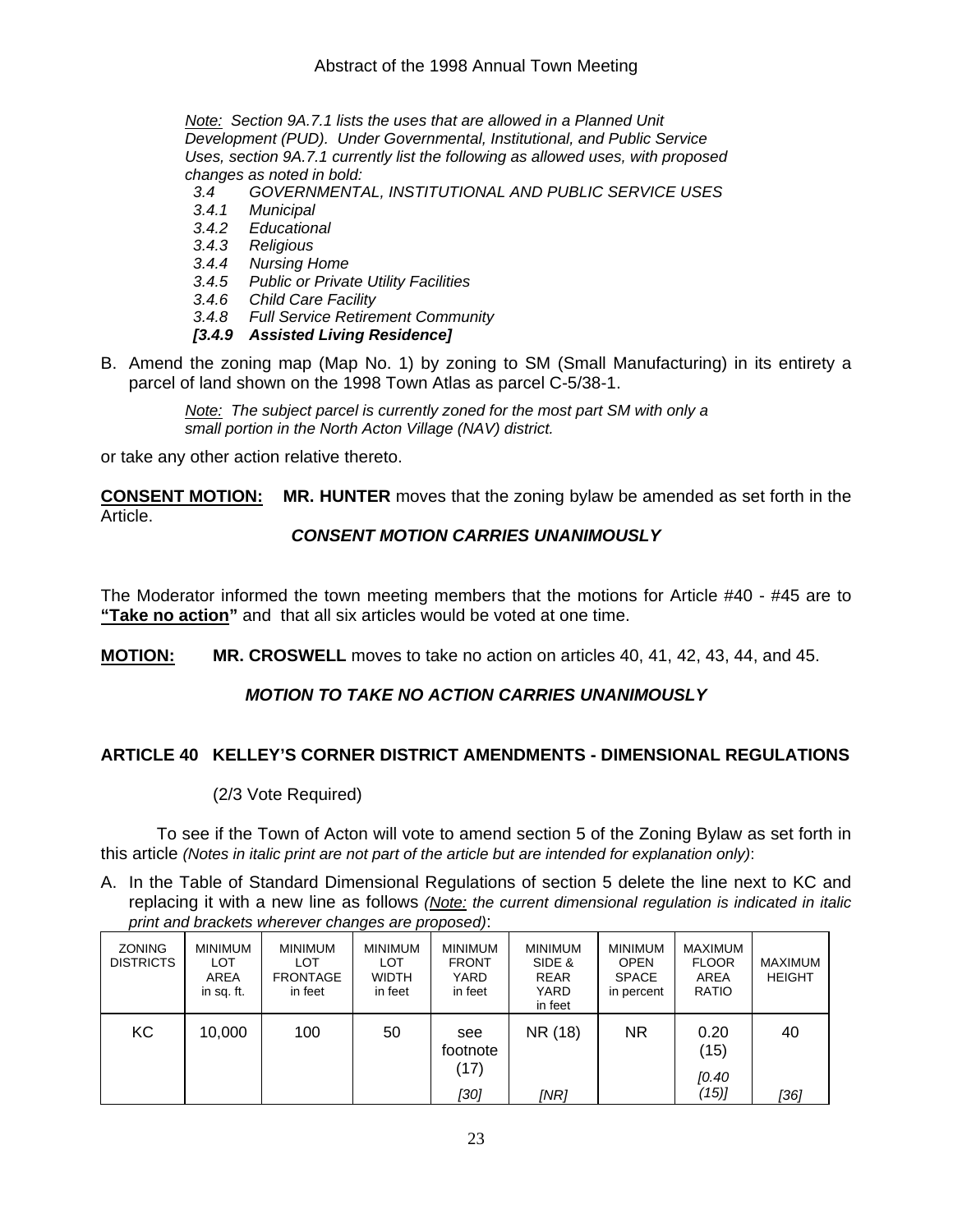and add the following new footnotes (17) and (18) as follows:

- (17) The minimum front yard measured from the sidelines of Massachusetts Avenue (Rt. 111), 1907 State Highway Layout, shall be 22 feet. The minimum front yard measured from the easterly sideline of Main Street (Rt. 27), 1953 County Layout north of Rt. 111 and 1958 County Layout south of Rt. 111, shall be 26 feet. The minimum front yard measured from the westerly sideline of Main Street (Rt. 27), 1953 County Layout north of Rt. 111 and 1958 County Layout south of Rt. 111, shall be 16 feet. The minimum front yard measured from the sideline of any other STREET shall be 4 feet.
- (18) Where a business or industrial USE abuts a Residential District the minimum side or rear yard shall be 20 feet.
- B. In the Table of Standard Dimensional Regulations of section 5 delete footnote (15) and replace it with a new footnote (15) as follows:
	- (15) The FLOOR AREA RATIO may be increased above 0.20 subject to special provisions and a special permit as set forth in Section 5.6 and its sub-sections.

*Note: Footnote (15) currently reads as follows: (15) Subject to certain provisions in Section 5.6, Special Provisions for the Kelley's Corner District.* 

- C. Delete the lead-in paragraph of section 5.6.3 and replace it with the following new paragraph:
	- 5.6.3 In the KC District the FLOOR AREA RATIO may be increased above 0.20, up to a maximum FLOOR AREA RATIO of 0.60, by a special permit from the Board of Selectmen and subject to the following standards and requirements:

*Note: The lead-in paragraph of section 5.6.3 currently reads as follows: 5.6.3 The following standards shall apply on all LOTS in the KC District where the FLOOR AREA RATIO exceeds 0.20: Note: Section 5.6.3 and its subsections currently contains 2<sup>1</sup> /2 pages of standards and requirements for sidewalks, other pedestrian amenities, driveways, parking lots, building design, and infrastructure contributions. Some of them will be amended and added to in this and in subsequent articles.* 

D. In sections 5.6.3.4.a), b), e), i), k), and o), and in section 5.6.3.5, replace the words "Site Plan Special Permit Granting Authority" with "Special Permit Granting Authority".

or take any other action relative thereto.

**MOTION: MR. CROSWELL** moves to take no action. *MOTION TO TAKE NO ACTION CARRIES UNANIMOUS***ARTICLE 41 KELLEY'S CORNER DISTRICT AMENDMENTS - STREET RESERVATIONS, URBAN VILLAGE STREETS, AND TRANSPORTATION INFRASTRUCTURE FUNDING**  (2/3 Vote Required)

 To see if the Town of Acton will vote to amend section 5 of the zoning bylaw as set forth in this article *(Notes in italic print are not part of the article but are intended for explanation only)*:

- A. Insert a new section 5.6.3.6 as follows:
	- 5.6.3.6 STREET Rights of Way The Site Plan Special Permit Granting Authority shall require the reservation of strips of land, which shall not be built upon or used for any purpose except access to the remainder of the LOT, for future STREET rights of way for all purposes for which STREETS and ways are used in the Town of Acton, as set forth below.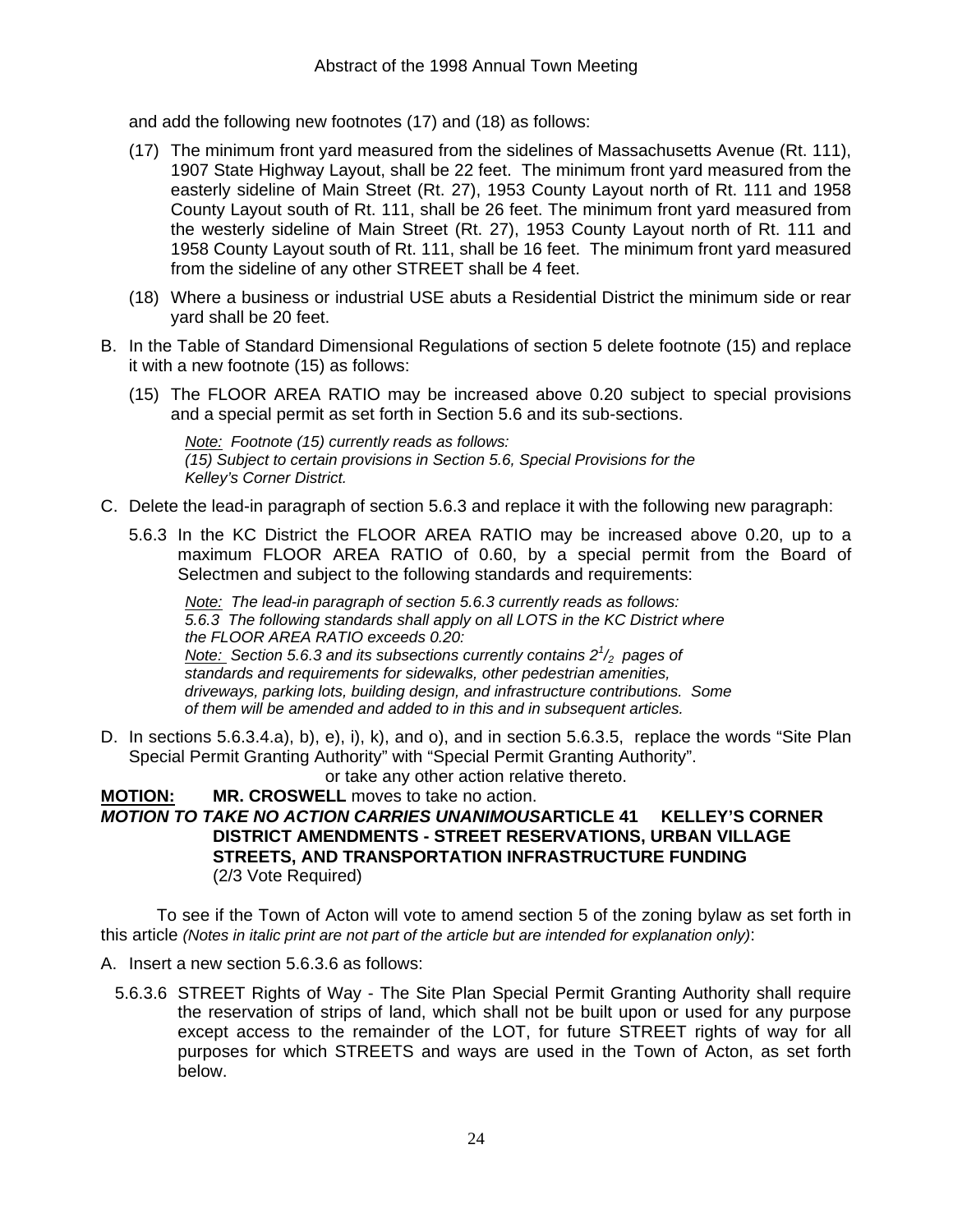- a) Along Main Street (Rt. 27) and Massachusetts Avenue (Rt. 111) the additional STREET rights of way shall be as follows:
	- 1) 18 feet wide along both sides of Rt. 111 measured from the sidelines of the 1907 State Highway Layout, and adequate roundings at all intersections.
	- 2) 22 feet wide along the easterly side of Rt. 27 measured from the sideline of the 1953 County Layout north of Rt. 111 and from the sideline of the 1958 county layout south of Rt. 111, and adequate roundings at all intersections.
	- 3) 12 feet wide along the westerly side of Rt. 27 measured from the sideline of the 1953 County Layout north of Rt. 111 and from the sideline of the 1958 county layout south of Rt. 111, and adequate roundings at all intersections.
- b) The Special Permit Granting Authority shall also require the reservation of strips of land, which shall not be built upon or used for any purpose except access to the remainder of the LOT, for future Urban Village STREETS in locations generally consistent with those shown on the Kelley's Corner Urban Village Concept Plan that is contained in the Kelley's Corner Business District Circulation Plan of February 1997, as set forth below:
	- 1) The strips of land shall be 40 feet wide and shall be widened to 50 feet where they are located within 120 feet of Rt. 27 or Rt. 111, and there shall be adequate roundings at all intersections.
	- 2) In approving the location of the Urban Village STREETS the Special Permit Granting Authority shall require the horizontal and vertical alignment of the Urban Village STREETS with existing STREETS, and adequate construction and grading easements to ensure proper and practical connections or continuations to existing or future Urban Village STREETS on adjacent LOTS.
	- 3) If an Urban Village STREET will divide LOTS that are undivided at the time of the application for a Site Plan Special Permit, the Special Permit Granting Authority shall encourage a unified site design that integrates the Urban Village STREET as much as possible in the overall site plan. Except for setbacks from the Urban Village STREETS that are required for STRUCTURES and parking lots, zoning compliance shall be determined based on the undivided LOTS in existence at the time of the Site Plan Special Permit application.
- c) Where such additional STREET rights of way are reserved, the FLOOR AREA RATIO on the remaining land shall be calculated by including the rights of way to be granted in the DEVELOPABLE SITE AREA, including any easements granted previously for the same purpose.
- d) The Special Permit Granting Authority may require the conveyance of the STREET rights of way to the Town of Acton, subject to acceptance by Town Meeting. The Special Permit Granting Authority may impose appropriate conditions and require adequate surety to ensure compliance with this requirement.
- B. Insert a new section 5.6.3.7 as follows:
	- 5.6.3.7 Urban Village Streets The Special Permit Granting Authority may require the construction of the Urban Village STREETS, or portions thereof, in the STREET rights of way reserved for this purpose and located on or adjacent to the LOT that is subject to the site plan special permit.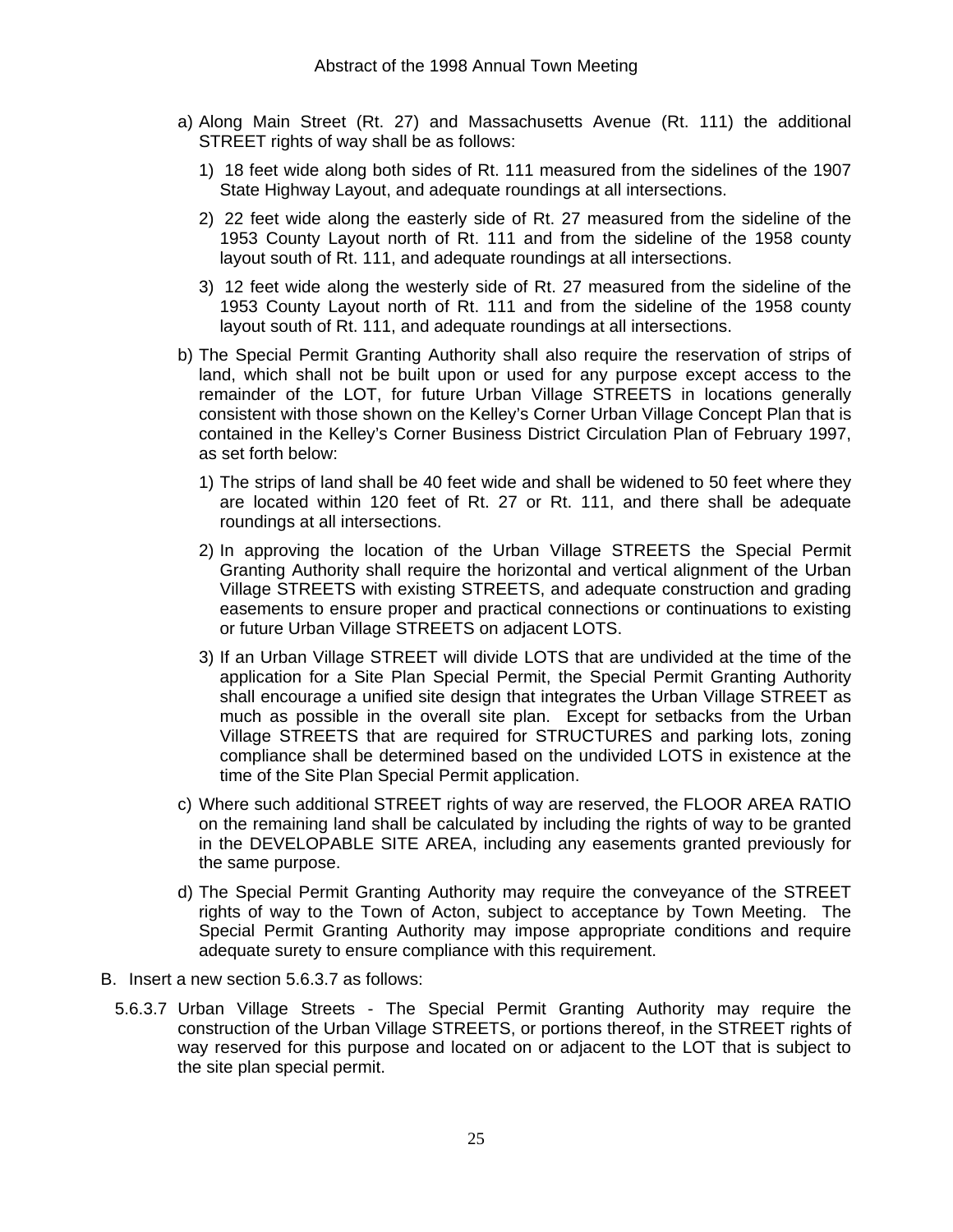- a) The gravel bases and pavement layers used in the construction of the Urban Village STREETS shall conform with the typical structural section of the Town of Acton Subdivision Rules and Regulations.
- b) All Urban Village STREETS shall feature sidewalks, at least 8 feet wide, on at least one side as determined by the Special Permit Granting Authority.
- c) In all other respects the design of the Urban Village STREETS shall conform with said Subdivision Rules and Regulations to the extent possible and practical as determined by the Special Permit Granting Authority.
- d) When considering development plans, the Special Permit Granting Authority shall give due consideration to the integration of Urban Village STREETS with development sites to avoid duplication of travel lanes within and outside of parking lots, and generally to maximize the efficient and safe use of the sites.
- e) Urban Village STREETS shall be constructed to aligned horizontally and vertically to ensure proper and practical connections or continuations to existing or future Urban Village STREETS on adjacent LOTS.
- C. Delete Section 5.6.3.5 in its entirety and replace with:
	- 5.6.3.5 Public Infrastructure Funding Assistance The Special Permit Granting Authority may require a contribution in the amount of \$2.50 per square foot of NET FLOOR AREA in excess of a FLOOR AREA RATIO 0.20. Said contribution shall be made to the Town of Acton for deposit into a fund to be used for the following purposes:
		- a) The design and construction of new and expanded public STREET infrastructure improvements in the Kelley's Corner District and adjacent areas generally in accordance with the Kelley's Corner Urban Village Concept Plan, including the acquisition of necessary land, rights of way or easements and the payment of any debt incurred by the Town of Acton for such purposes.
			- 1) The contributions towards public STREET infrastructure may be waived or reduced to reflect the cost of new or expanded public STREET infrastructure, including the provision of Urban Village STREETS, that is provided by the owner in the course of site development or redevelopment in accordance with the Kelley's Corner Urban Village Concept Plan and approved by the Special Permit Granting Authority. No reductions shall be given for the construction of sidewalks and other pedestrian amenities required under this bylaw.
		- b) The design and construction of a centralized wastewater collection, treatment and disposal system serving the Kelley's Corner District and other areas within the Town of Acton, including the acquisition of necessary land or easements, or for the payment of any debt incurred by the Town of Acton for such purposes.
		- c) On any LOT where the FAR existing on or before April 1, 1996 exceeds 0.20, the contributions calculated pursuant this section shall be based on the difference between the existing NET FLOOR AREA and the proposed NET FLOOR AREA.

*Note: Section 5.6.3.5 currently reads as follows:* 

*5.6.3.5 Wastewater Infrastructure - The Site Plan Special Permit Granting Authority shall require a contribution in the amount of \$2.50 per square foot of NET FLOOR AREA in excess of FLOOR AREA RATIO 0.20. Said contribution shall be made to the Town of Acton for deposit into a fund to be used for the design and construction of a centralized wastewater collection, treatment and disposal system serving the Kelley's Corner District and other areas within the*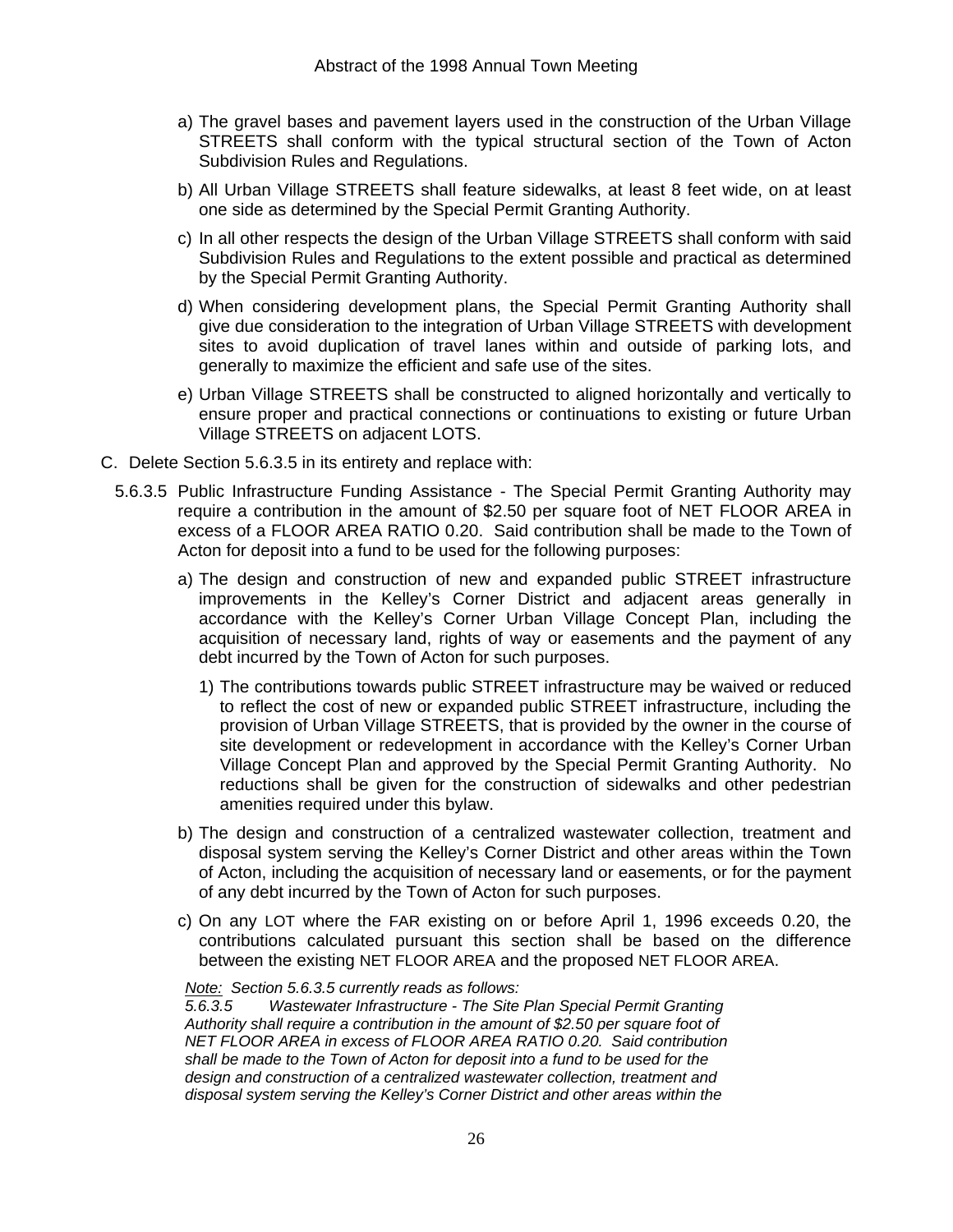*Town of Acton, including the acquisition of necessary land or easements, or for the payment of any debt incurred by the Town of Acton for such purposes. On any LOT where the FAR existing on or before April 1, 1996 exceeds 0.20, the contributions calculated pursuant this section shall be based on the difference between the existing NET FLOOR AREA and the proposed NET FLOOR AREA.* 

D. In section 5.6.1, second paragraph, delete the third and last sentences and replace them with the following new sentences:

 "In order to support the growth and vitality of the center, higher density developments are required to contribute to a fund for the construction of public street improvements and a centralized wastewater collection and treatment system serving the Kelley's Corner District and surrounding areas. The regulations are intended to implement the Kelley's Corner Specific Area Plan, June 1995, as amended, and the Kelley's Corner Business District Circulation Plan, February 1997, as amended.

 The Kelley's Corner Business District Circulation Plan establishes a STREET hierarchy that designates Main Street (Route 27) and Massachusetts Avenue (Route 111) as Arterial STREETS and that also designates a number of Urban Village STREETS. It is one of the purposes of these provisions to ensure the future adequacy of the Arterial STREETS and to facilitate the creation of the Urban Village STREETS. The standards for site and building design features vary relative to their disposition to arterial and Urban Village STREETS. Although STREETS are generally exempt from the provisions of this zoning bylaw, the requirements set forth herein shall apply to all land reserved for Urban Village STREETS, STREETS, and STREET improvements within the Kelley's Corner District."

*Note: The third and last sentences of the second paragraph of section 5.6.1 currently read as follows: In order to support the growth and vitality of the center, higher density developments are required to contribute to a fund for the construction of a centralized wastewater collection and treatment system serving the Kelley's Corner District and surrounding areas. The regulations are intended to implement the Kelley's Corner Plan as amended.* 

or take any other action relative thereto.

**MOTION: MR. CROSWELL** moves to take no action.

#### *MOTION TO TAKE NO ACTION CARRIES UNANIMOUSLY*

### **ARTICLE 42 KELLEY'S CORNER DISTRICT AMENDMENTS - SIDEWALKS AND BUILDING DESIGN**

(2/3 Vote Required)

 To see if the Town of Acton will vote to amend section 5 of the zoning bylaw as follows *(Notes in italic print are not part of the article but are intended for explanation only)*:

- A. Delete section 5.6.3.1 and replace it with the following new section:
	- 5.6.3.1 The Sidewalk Sidewalks shall be installed along the LOT'S FRONTAGE on a STREET or STREETS as follows:
		- a) Along the FRONTAGE of the Arterial STREETS, sidewalks shall be at least 10 feet wide. They shall be separated from automobile travel lanes with an 8 foot wide buffer that is planted with shade trees generally at 40-45 foot intervals and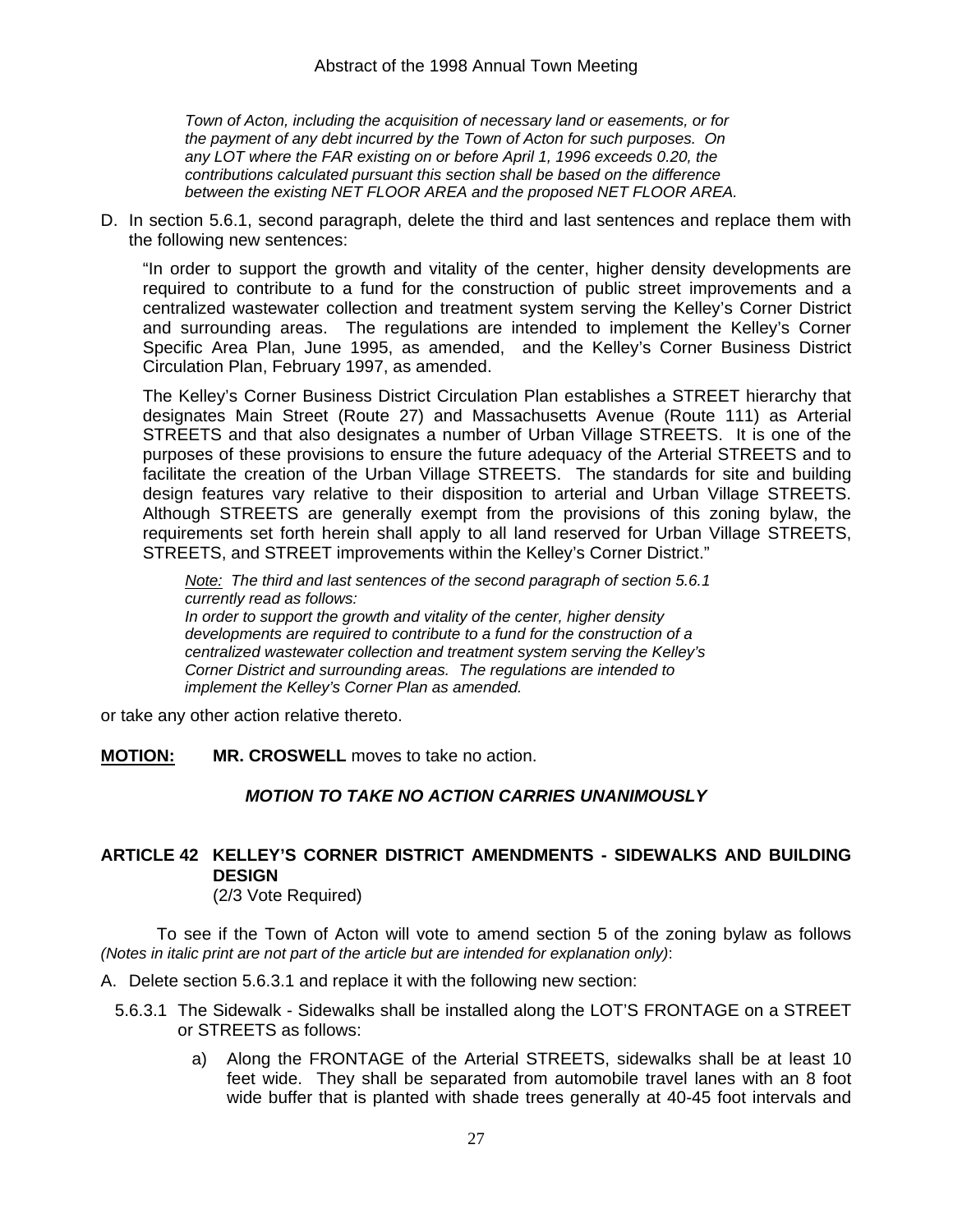with other landscaping elements. The buffer strips may also contain other STREET design elements and may consist in part of on-STREET vehicular parking spaces or bus and taxi loading areas.

- b) Along the FRONTAGE of at least one side of the Urban Village STREETS as determined by the Special Permit Granting Authority. Such sidewalks shall be at least 8 feet wide, but no buffer shall be required to the automobile travel lanes.
- c) All sidewalks shall be installed within the STREET layout or within easements reserved for all purposes for which STREETS and ways are used in the Town of Acton.
- d) All sidewalks shall be installed with concrete walking surfaces and vertical granite curbing. No bituminous concrete surface or curbing shall be allowed. The Special Permit Granting Authority may authorize surface inlays of other materials intended to create interesting designs in walking areas.

*Note: Section 5.6.3.1 currently reads as follows: 5.6.3.1 The Sidewalk - A sidewalk shall be provided along the LOT'S FRONTAGE on a STREET or STREETS. The sidewalk shall be at least 10 feet wide. Sidewalks may be located wholly or partially within the STREET layout. The sidewalk shall be separated from the vehicular roadway with a landscaped buffer at least 10 feet wide, which shall consist of shade trees placed at 40-45 foot intervals and other landscaping or STREET design elements, and which may consist in part of on-STREET vehicular parking spaces.* 

- B. Amend Section 5.6.3.4 as follows:
	- 1. Delete section 5.6.3.4 a) in its entirety and replace it with a new section 5.6.3.4.a) as follows:
		- 5.6.3.4 a) At least 60 percent of the FRONTAGE of a LOT facing an Arterial STREET, measured in percentage of linear feet of the LOT FRONTAGE, shall be occupied by BUILDINGS or by a pedestrian plaza that are located within 40 feet of the Arterial STREET sideline. For the purpose of this section the sidelines of Massachusetts Avenue (Rt. 111) shall be defined by its 1907 State Highway Layout, and the sidelines of Main Street (Rt. 27) shall be defined by its 1953 County Layout north of Rt. 111 and its 1958 County Layout South of Rt. 111. A reduction of this requirement to 50 percent of the FRONTAGE of a LOT may be allowed provided the Special Permit Granting Authority finds that the alternative design features are consistent with Section 5.6.1 of this Bylaw.

*Note: Section 5.6.3.4 a) currently reads as follows, with proposed changes noted in bold and by use of strike-through: 5.6.3.4 a) At least 60 percent of the front side of a LOT facing a STREET [an Arterial STREET], measured in percentage of linear feet of the LOT FRONTAGE, shall be occupied by BUILDINGS or by a pedestrian plaza that are located within 40 feet of the STREET [Arterial STREET] sideline. [For the purpose of this section the sidelines of Massachusetts Avenue (Rt. 111) shall be defined by its 1907 State Highway Layout, and the sidelines of* 

*Main Street (Rt. 27) shall be defined by its 1953 County Layout north of Rt. 111 and its 1958 County Layout south of Rt. 111.] A reduction of this requirement to 50 percent of the front side of a LOT may be allowed provided the Site Plan Special Permit Granting Authority finds that the alternative design features are consistent with Section 5.6.1 of this Bylaw.* 

2. Delete the first sentence of sub-section 5.6.3.4 c) and replace it with: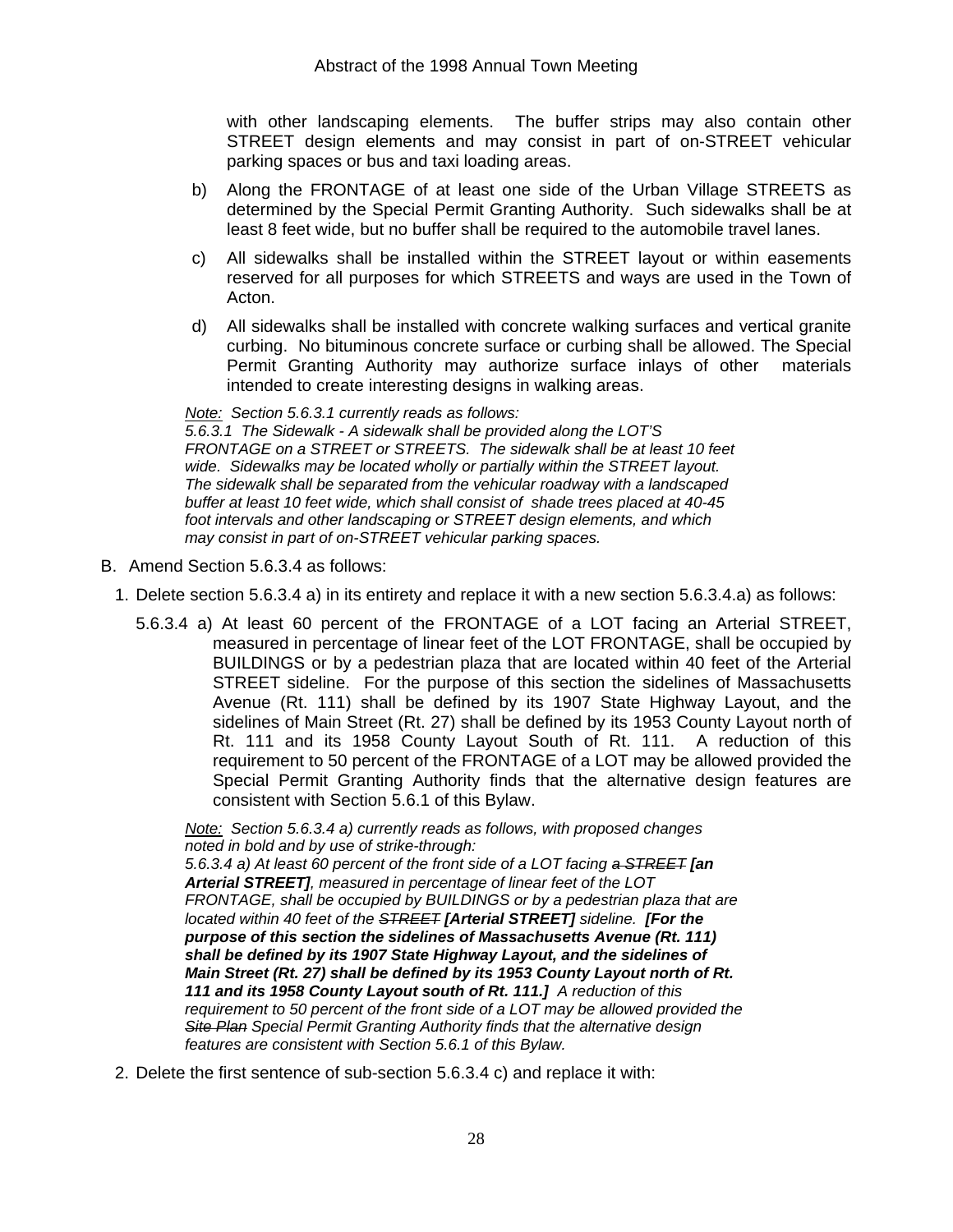"BUILDING facades facing Arterial STREETS or pedestrian plazas, and BUILDING facades facing Urban Village STREETS and situated within 30 feet of such Urban Village STREETS are referred to herein as the BUILDING front(s) or front facade(s)."

*Note: Sub-section 5.6.3.4 c) currently reads as follows, with proposed changes noted in bold and by use of strike-through: BUILDING facades facing [Arterial] STREETS or pedestrian plazas [, and BUILDING facades facing Urban Village STREETS and situated within 30 feet of such Urban Village STREET are also referred to herein as the BUILDING front(s) or BUILDING front facade(s). Such BUILDING fronts shall have a vertical orientation, meaning either that the BUILDING shall actually have a greater height than width, or that the facades and roof lines of the BUILDING are designed to reduce the massing and bulk so that it appears as a group of smaller masses with a distinct vertical orientation.* 

3. In the last sentence of sub-section 5.6.3.4 d) insert the word "contiguous" between "50" and "feet".

*Note: Sub-section 5.6.3.4 d) currently reads as follows, with proposed changes noted in bold: The BUILDING front facades shall be articulated to achieve a human scale and interest. The use of different textures, shadow lines, detailing and contrasting* 

*shapes is required. Not more than 50 [contiguous] feet of a BUILDING front shall be in the same vertical plane.* 

4. In section 5.6.3.4 n) delete the words "Two or three story BUILDINGS, or two or three story portions of a BUILDING" and replace them with:

"Multistory BUILDINGS, or multistory portions of a BUILDING".

*Note: Sub-section 5.6.3.4 n) currently reads as follows, with proposed changes noted in bold and by use of strike-through: Roofs shall be gabled with a minimum pitch of 9/12 (9" vertical for every 12" horizontal) and have overhanging eaves of at least one foot. Two or three story [Multistory] BUILDINGS, or two or three story [multistory]portions of a BUILDING, may have a flat roof provided that the tops of the BUILDING front facades are treated with an articulated cornice, dormers, or other architectural treatment that appears an integral part of the BUILDING from all visible sides of the BUILDING.* 

or take any other action relative thereto.

**MOTION: MR. CROSWELL** moves to take no action.

#### *MOTION TO TAKE NO ACTION CARRIES UNANIMOUSLY*

# **ARTICLE 43 KELLEY'S CORNER DISTRICT AMENDMENTS - VEHICLE PARKING REQUIREMENTS**

(2/3 Vote Required)

 To see if the Town of Acton will vote to amend the zoning bylaw as set forth in this Article *(Notes in italic print are not part of the article but are intended for explanation only)*:

A. Delete section 5.6.3.3 in its entirety and replace it with:

5.6.3.3 Driveways and Parking Lots -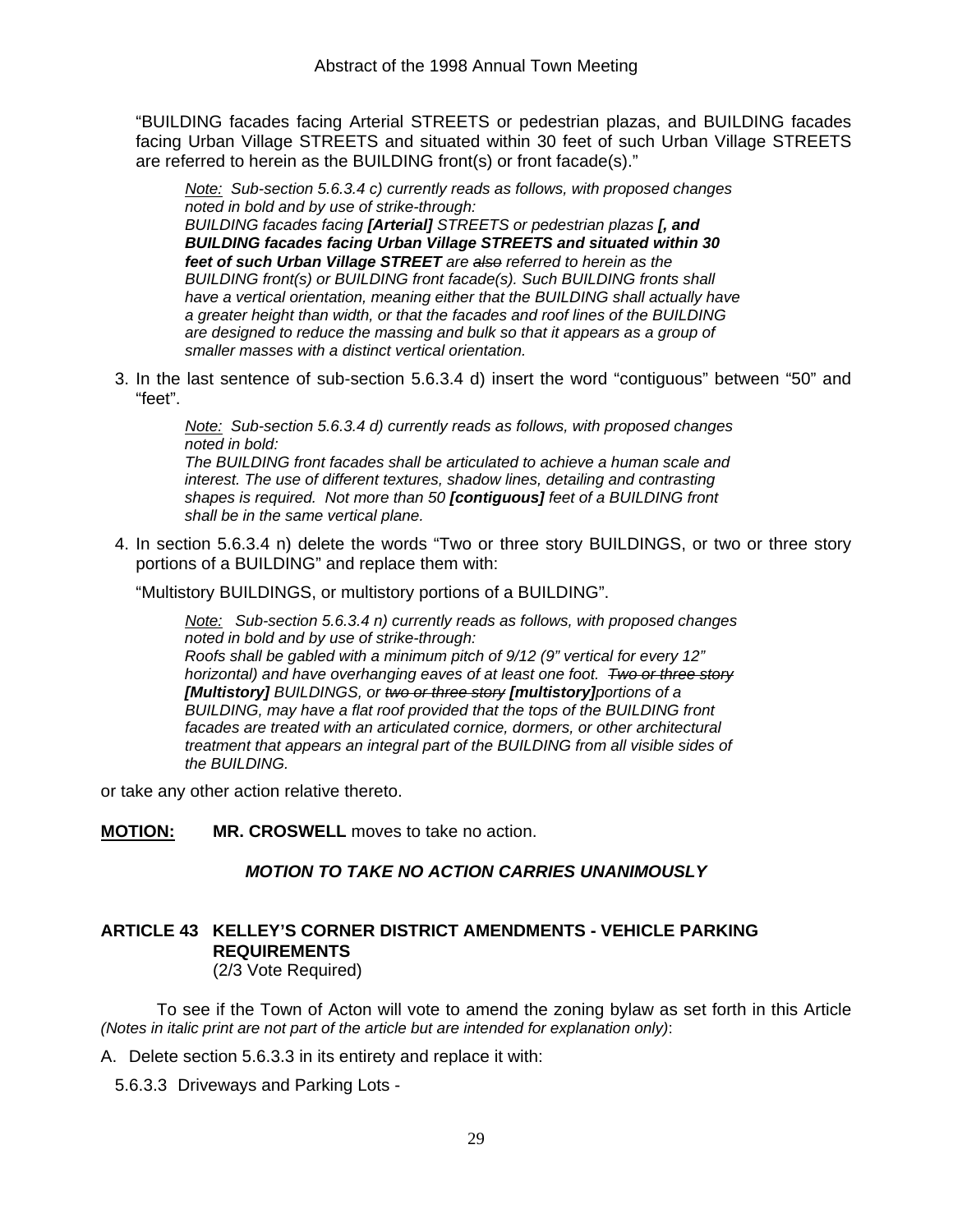- a) Except as provided herein, the Special Permit Granting Authority shall require that vehicular ACCESS to all LOTS and parking areas be provided exclusively from Urban Village STREETS. If such ACCESS is not available, the Special Permit Granting Authority may allow one ACCESS driveway directly from an arterial STREET, until such time when vehicular ACCESS is available from an Urban Village STREET. In cases involving approval of a temporary vehicular ACCESS from an arterial STREET, the Special Permit Granting Authority shall require that the parking areas and interior driveways be designed to permit vehicular ACCESS from an Urban Village STREET, and that the arterial STREET ACCESS be closed as soon as vehicular ACCESS is available from an Urban Village STREET.
- b) No driveway or parking lot shall be located in the portion of a LOT that is directly in front of a BUILDING as seen from an Arterial STREET, whether or not the BUILDING is located on the same LOT as the driveway or parking lot, except that a driveway and parking lot may be located in the front of a BUILDING that is located in the rear of another BUILDING when viewed from an Arterial STREET. No driveways or parking lots shall be located between a pedestrian plaza and an Arterial STREET, nor shall any driveway or parking lot intersect or be mixed with a pedestrian plaza.
- c) Vehicular driveways and parking lots may be located to the side and rear of BUILDINGS or to the rear of a pedestrian plaza.
- d) In all other respects driveways and parking lots shall be designed in compliance with sections 6.9.3.5 and 6.9.3.6.

*Note: Section 5.6.3.3 currently reads as follows, with proposed changes noted in bold and by use of strike-through:* 

*5.6.3.3 Driveways and Parking Lots -* 

*a) Except as provided herein, the Site Special Permit Granting Authority shall require vehicular ACCESS to all LOTS and parking areas to be provided exclusively from Urban Village STREETS. If such access is not available, the Site Plan Special Permit Granting Authority may allow one ACCESS driveway directly from an arterial STREET, until such time when ACCESS is available from an Urban Village STREET. In cases involving approval of a temporary ACCESS from an arterial STREET, the Site Plan Special Permit Granting Authority shall require the parking areas and interior driveways to be designed to permit ACCESS from an Urban Village STREET and closure of the arterial STREET ACCESS in the future. ab) No driveway or parking lot shall be located placed in the portion of a LOT that is directly in front of a BUILDING as seen from an Arterial STREET, whether or not the BUILDING is located on the same LOT as the driveway or parking lot, except that a driveway and parking lot may be located placed in the*  front of a BUILDING that is located in the rear of another BUILDING when *viewed from an Arterial STREET. No driveways or parking lots shall be located between a pedestrian plaza and an Arterial STREET, nor shall any driveway or parking lot intersect or be mixed with a pedestrian plaza. bc) Vehicular driveways and parking lots may be located to the side and rear of BUILDINGS or to the rear of a pedestrian plaza. cd) In all other respects driveways and parking lots shall be designed in compliance with sections 6.9.3.5 and 6.9.3.6.*

- B. Delete section 6.9.3.5 and replace it with the following new sections:
	- 6.9.3.5 Design Requirements for Parking Lots Off-STREET parking spaces, except parking spaces serving a single or two FAMILY residential USE, shall be either contained within a BUILDING or STRUCTURE or subject to the following requirements: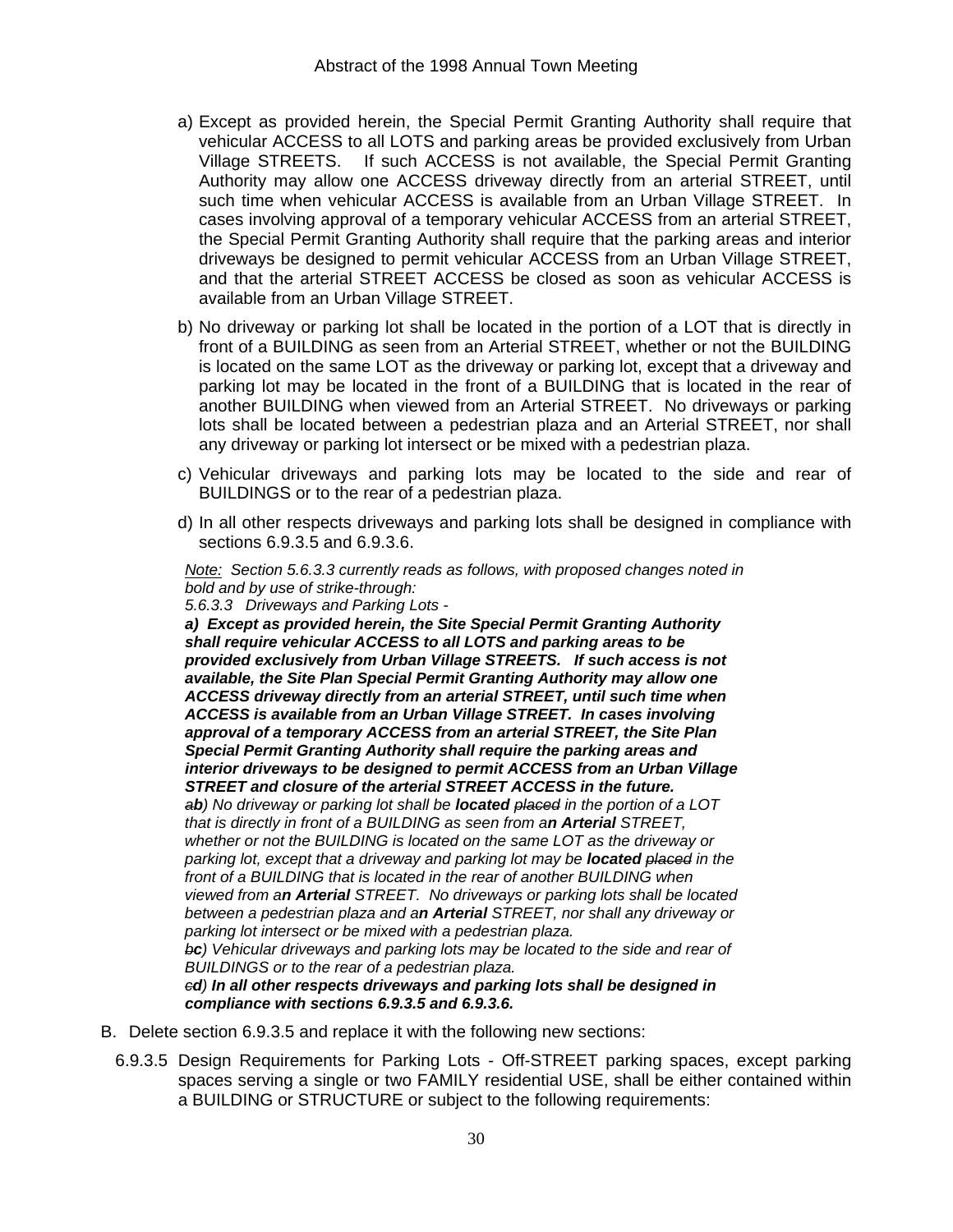- a) Required parking spaces, ACCESS driveways, and interior driveways shall be provided and maintained with suitable grading, paved surfaces, adequate drainage, and landscaping as required in Section 6.9.3.6.
- b) ACCESS, interior and common driveways for two-way traffic shall be twenty four feet (24') wide. The ACCESS, interior and common driveways for one-way traffic shall be fourteen (14') feet wide.
- c) Set-Backs Except where parking lots established in accordance with Section 6.9.3.4 cross over LOT lines, all parking spaces and paved surfaces other than ACCESS driveways or common driveways shall be set back a minimum of five (5) feet from any LOT lines. In addition, no parking spaces and paved surfaces other than ACCESS driveways or common driveways shall be located within the minimum front yard set forth in the Table of Standard Dimensional Regulations or within 20 feet of an abutting residential zoning district.
- 6.9.3.6 Landscaping Requirements for parking lots Parking lots shall include a landscaped area equal to a minimum of five percent (5%) of the area of the parking lot.
	- a) Shade trees One shade tree shall be provided for each two thousand (2000) square feet or less of pavement area. Each shade tree shall be from a deciduous species rated for U.S.D.A. Hardiness Zone 5 that is expected to reach at least 20 feet in height at maturity; be seven (7) feet in height with a trunk caliper size of at least 3/4 inches at the time of planting; and be surrounded by a landscaped area of one hundred square feet (100 sq. ft.) to accommodate the root system of the tree. Additional landscaping may be required by a Special Permit Granting Authority to better screen the parking lot from the STREET and adjacent USES.
	- b) Perimeter Planting Strip Parking lots adjacent to STREETS, sidewalks, paths or ACCESS driveways shall include a perimeter planting strip at least seven and onehalf (7.5) feet wide. However, if the planting strip is protected from vehicular damage through the use of planting beds that are raised above the surface of the parking lot at least twelve (12) inches or through the use of bollards or balustrades, the width of the planting strip may be reduced to five (5) feet. Said planting strip shall feature a physical separation between the parking lot and adjacent ways of at least two and one-half (2.5) feet in height. This physical separation may be created through the use of plantings, walls, or fencing (other than chain link or smooth concrete) or a combination of plantings and fencing. No more than twenty percent (20%) of this perimeter planting strip shall be impervious.
	- c) Plantings Plantings for landscaped areas shall include a mixture of flowering and decorative deciduous and evergreen trees and shrubs and shall be planted with suitable ground cover.
	- d) Sight Distance All landscaping along any STREET FRONTAGE shall be placed and maintained so that it will not obstruct sight distance.
	- e) Protection of Landscaped Areas Landscaped areas shall be planted and protected in such a manner that the plantings will not be damaged by vehicles.

#### *Note: Section 6.3.9.5 currently reads as follows:*

*6.9.3.5 Design Requirements and Landscaping - Off-STREET parking spaces, except spaces serving a single or two FAMILY residential USE, shall either be contained within a BUILDING or STRUCTURE, or be provided in accordance with the design requirements of Section 6.7 including all its subsections. In*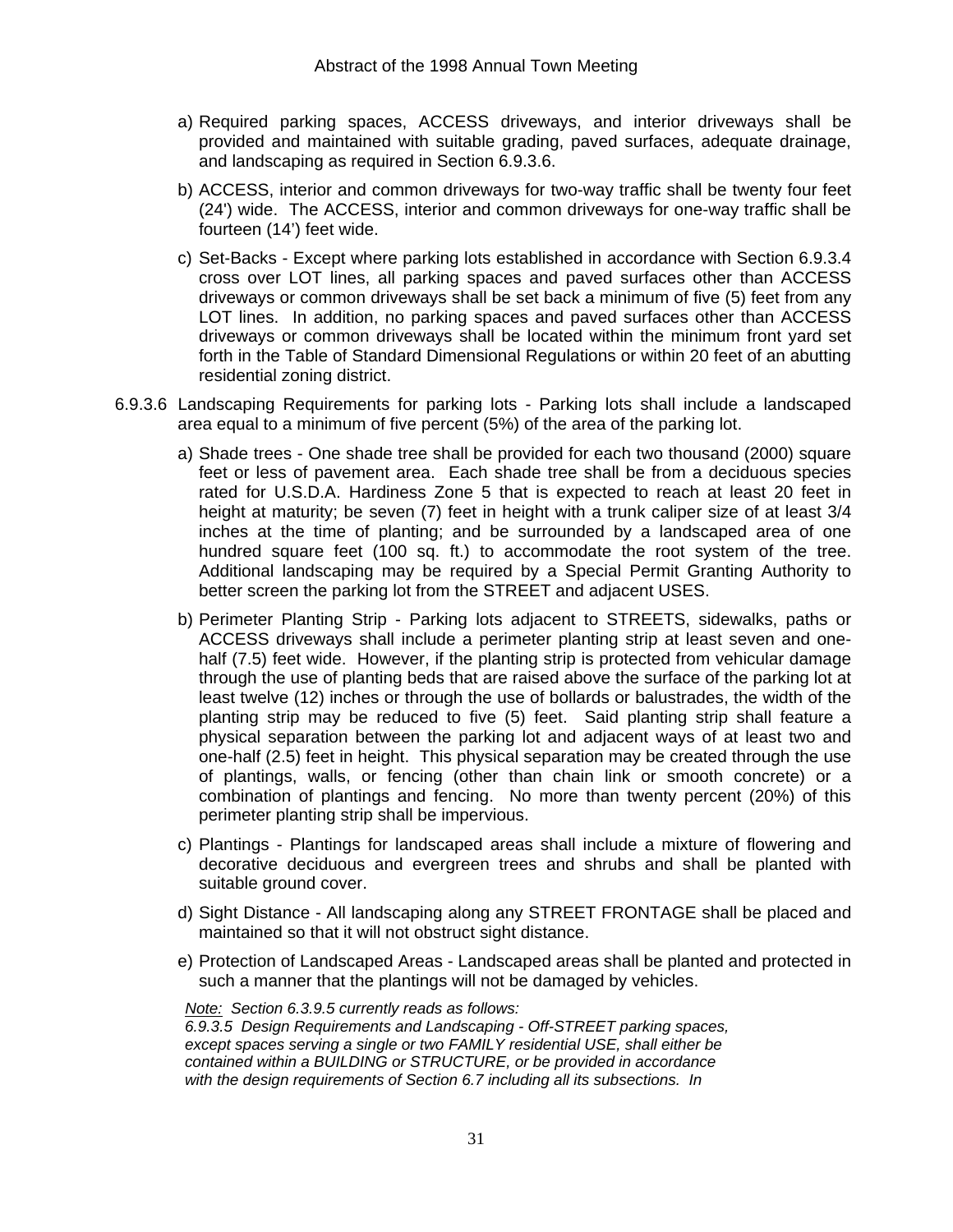#### Abstract of the 1998 Annual Town Meeting

*addition, no parking space or other paved surface, other than walkways and bike ways, shall be located within 20 feet of an abutting residential zoning district.* 

or take any other action relative thereto.

**MOTION: MR. CROSWELL** moves to take no action.

#### *MOTION TO TAKE NO ACTION CARRIES UNANIMOUSLY*

#### **ARTICLE 44 KELLEY'S CORNER DISTRICT AMENDMENTS - TRIP GENERATION AND FLOOR AREA LIMITS**  (2/3 Vote Required)

To see if the Town of Acton will vote to amend the zoning bylaw as set forth in this Article:

A. In section 3.9.1 delete the first two sentences and replace them with the following *(Notes in italic print are not part of the article but are intended for explanation only)*:

 "No PRINCIPAL USE which would have an anticipated average peak hour generation in excess of 1,000 vehicle trip ends or an average weekday or Saturday generation in excess of 7,500 vehicle trip ends shall be allowed. PRINCIPAL USES in the Kelley's Corner (KC) District shall be exempt from the forgoing limitation. In all zoning districts, any PRINCIPAL USE which would have an anticipated average peak hour generation in excess of 500 vehicle trip ends or an average weekday or Saturday generation in excess of 4,000 vehicle trip ends shall be required to receive a special permit from the Board of Selectmen."

*Note: The first two sentences of section 3.9.1 currently read as follows, with proposed changes noted in bold: No PRINCIPAL USE which would have an anticipated average peak hour generation in excess of 1,000 vehicle trip ends or an average weekday or Saturday generation in excess of 7,500 vehicle trip ends shall be allowed. [PRINCIPAL USES in the Kelley's Corner (KC) District shall be exempt from the forgoing limitation. In all zoning districts,] Any PRINCIPAL USE which would have an anticipated average peak hour generation in excess of 500 vehicle trip ends or an average weekday or Saturday generation in excess of 4,000 vehicle trip ends shall be required to receive a special permit from the Board of Selectmen.* 

- B. Insert a new section 5.6.2.4 as follows:
	- 5.6.2.4 Maximum Floor Area of Businesses and Industries The maximum NET FLOOR AREA of a separately owned or operated business or industrial establishment shall not exceed 80,000 square feet.

or take any other action relative thereto.

**MOTION: MR. CROSWELL** moves to take no action.

#### *MOTION TO TAKE NO ACTION CARRIES UNANIMOUSLY*

#### **ARTICLE 45 KELLEY'S CORNER DISTRICT AMENDMENTS - VARIABLE DENSITY PROVISIONS** (2/3 Vote Required)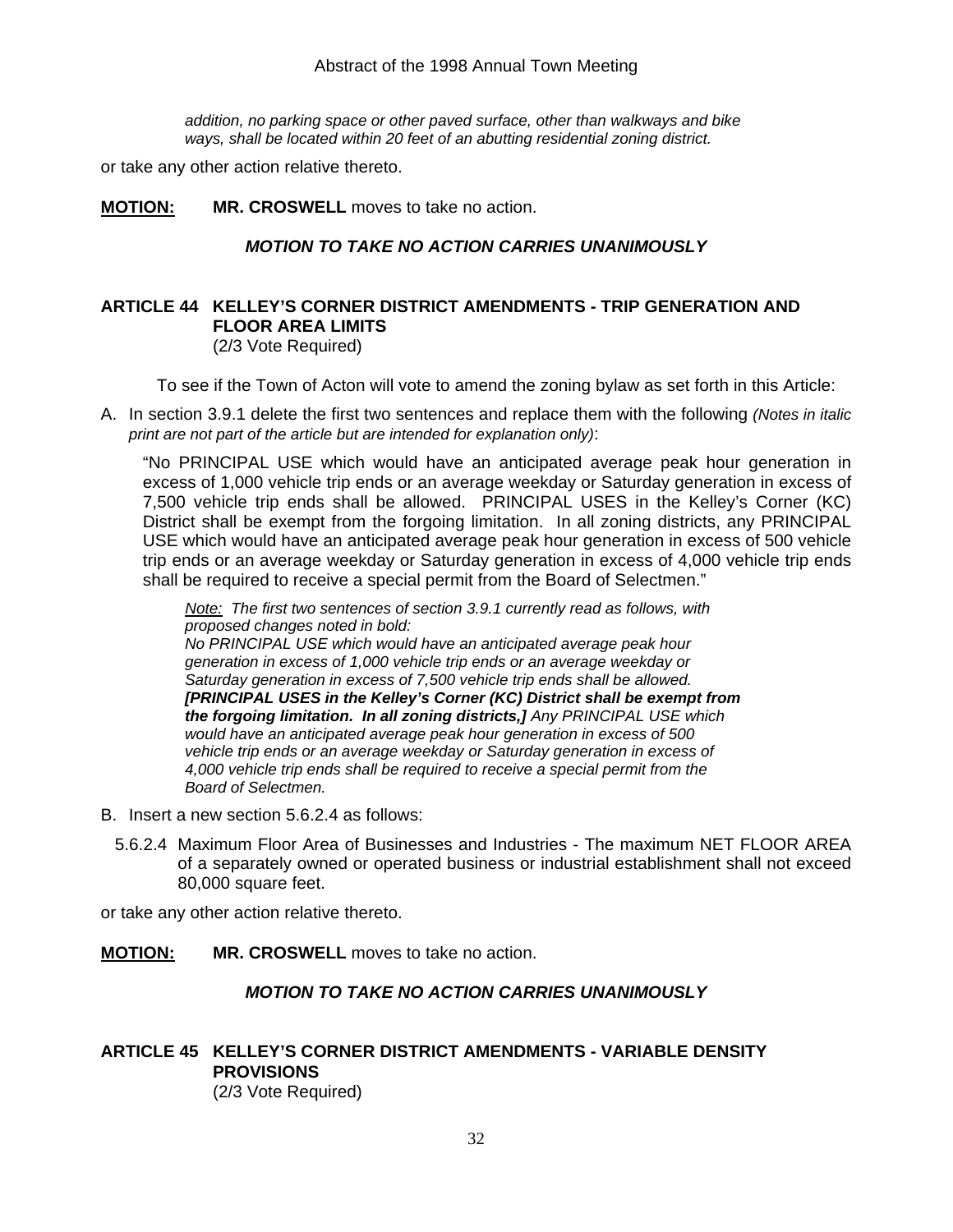To see if the Town of Acton will vote to amend section 5 of the zoning bylaw by inserting a new section 5.6.4 as follows:

- 5.6.4 Variable Density Provisions for the Kelley's Corner District.
	- 5.6.4.1 Purpose These provisions are intended to permit flexible density levels for individual LOTS in the Kelley's Corner District, while maintaining an overall ceiling on total NET FLOOR AREA. The purpose of allowing variable density levels is to permit further clustering of USES in a compact urban pattern, while limiting total traffic generation and providing for sufficient OPEN SPACE and off-STREET parking areas. The provisions set forth herein should be interpreted as permitting the Transfer of Development Rights within the Kelley's Corner District, and not as permitting an overall increase in the total amount of maximum development in the Kelley's Corner district.
	- 5.6.4.2 Transfer of Development Rights within the Kelley's Corner District
		- a) For a LOT in the Kelley's Corner District the Board of Selectmen may grant a Special Permit for the Transfer Development Rights to another LOT within the Kelley's Corner District. The effect of such Special Permit shall be to permit an increase in NET FLOOR AREA on a LOT above the total amount otherwise permitted by:
			- (i) the applicable maximum FLOOR AREA RATIO set forth in the Table of Standard Dimensional Regulations, and
			- (ii) if applicable, any Certificate of Development Rights previously transferred to the LOT from within the Kelley's Corner District.
		- b) Any such increase in NET FLOOR AREA on a LOT shall not result in a FLOOR AREA RATIO in excess of 0.80.
		- c) Any such increase in NET FLOOR AREA shall be compensated by an equal reduction in the maximum NET FLOOR AREA permitted on another LOT in the Kelley's Corner District, from which such development rights are transferred.
		- d) Any LOT that receives development rights in accordance with this section shall be subject to the requirements of section 5.6.3, including all its sub-sections.
	- 5.6.4.3 Standards of Review In deciding on the merits of a proposal for Transfer of Development Rights within the Kelley's Corner District, the Board of Selectmen shall consider the following criteria and objectives:
		- a) Increased density on a LOT shall enhance the implementation of the Kelley's Corner Specific Area and Business District Circulation Plans. Density increases hereunder shall be granted only where they are compatible with the Urban Village Concept envisioned in the aforementioned plans. The implementation of this provision shall facilitate the development of a viable and pedestrian-friendly business center at Kelley's Corner.
		- b) The Transfer of Development Rights shall serve a public purpose on the LOT from which development rights are to be transferred, by providing vehicular parking, public open space, parks or playgrounds, additional buffers to abutting residential districts, or other amenities that are a benefit to the public.
		- c) The Board of Selectmen shall grant a Special Permit hereunder only if it can make appropriate findings that the criteria and objectives of a) and b) are promoted by granting the transfer.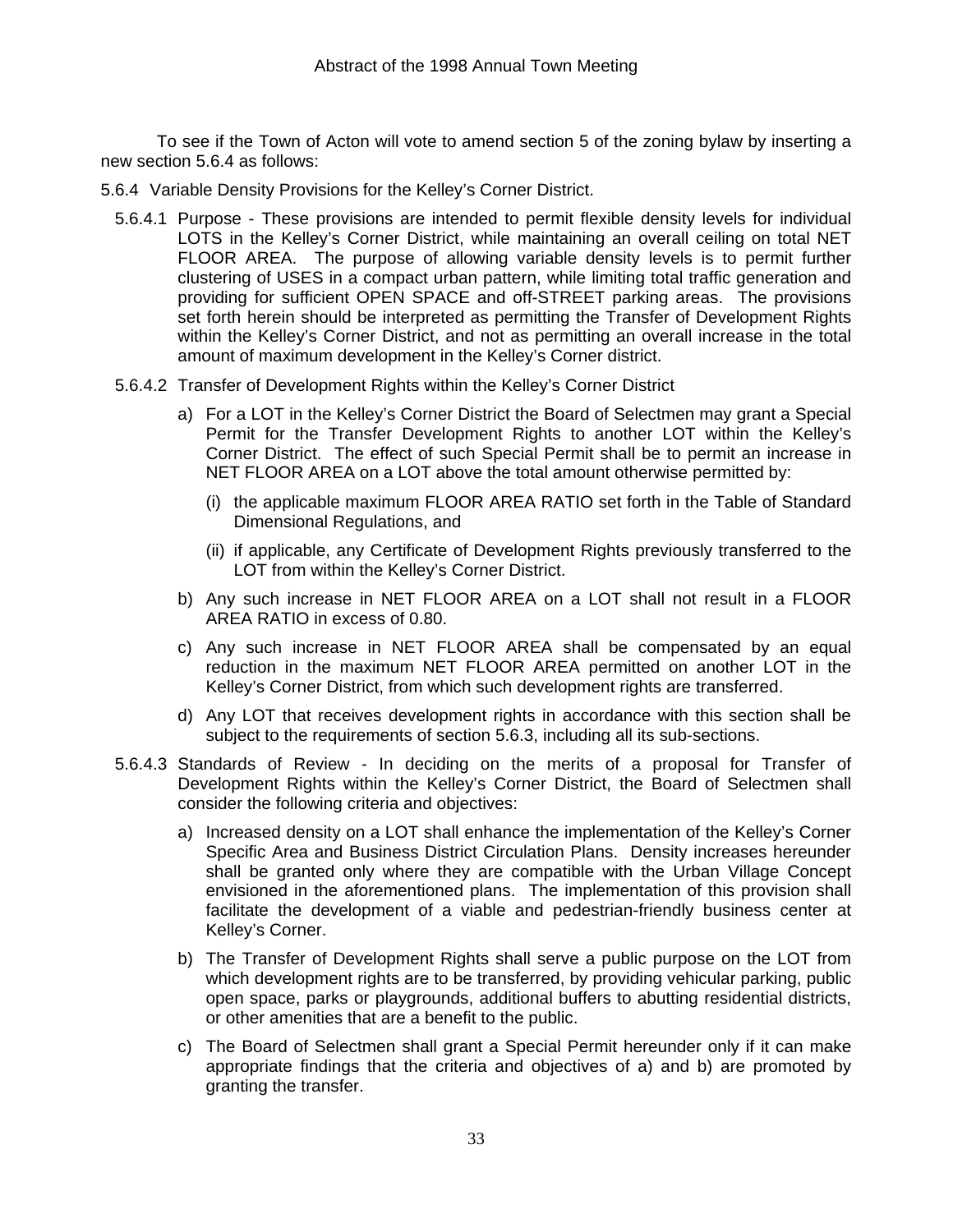- 5.6.4.4 Administration
	- a) Determination of Development Rights for Affected LOTS Before granting a Special Permit under Section 5.6.4, the Board of Selectmen shall determine the Development Rights for all LOTS to be affected by the proposed transfer. The Special Permit shall specify the total development rights for each LOT, expressed in NET FLOOR AREA as computed in Section 10.4.3.8 of this Bylaw, less any Development Rights previously removed from such LOTS. The application for a Special Permit under this Section shall contain sufficient information to permit the Board of Selectmen's determination of the Development Rights that may be transferred.
	- b) The Board of Selectmen shall require that upon transfer of the Development Rights authorized in its special permits, the owner of a LOT from which development rights have been removed, shall file with the Middlesex South District Registry of Deeds or the Land Court (as applicable) an irrevocable restrictive covenant, approved by the Board of Selectmen, running with the land, permanently restricting the development of the LOT. The covenant shall restrict the LOT by the amount of development rights transferred to another LOT, permitting only the amount of development rights that remain on the LOT, if any, all as specified in the Special Permit authorizing the transfer.
	- c) Implementation of Transfer Following the approval of a Special Permit under this Section, the applicant shall complete the transfer procedures set forth in Sections 5.4.4 and 5.4.5, except that the formulas in Section 5.4.4.2 shall not apply to transfers within the Kelley's Corner District.

or take any other action relative thereto.

**MOTION: MR. CROSWELL** moves to take no action.

#### *MOTION TO TAKE NO ACTION CARRIES UNANIMOUSLY*

#### **MR. HUNTERS MOVES TO DISSOLVE THIS TOWN MEETING AT 10:19 P.M.**

#### **MOTION CARRIES UNANIMOUSLY**

#### **TELLERS for 1998 Annual Town Meeting**

Jasmin Brandeis Madeline Brown William Cady Ann Chang Isabella Choate Brewster Conant Edward Ellis Thomas Geagan Carolyn Gray Connie Huber Charles Kadlec